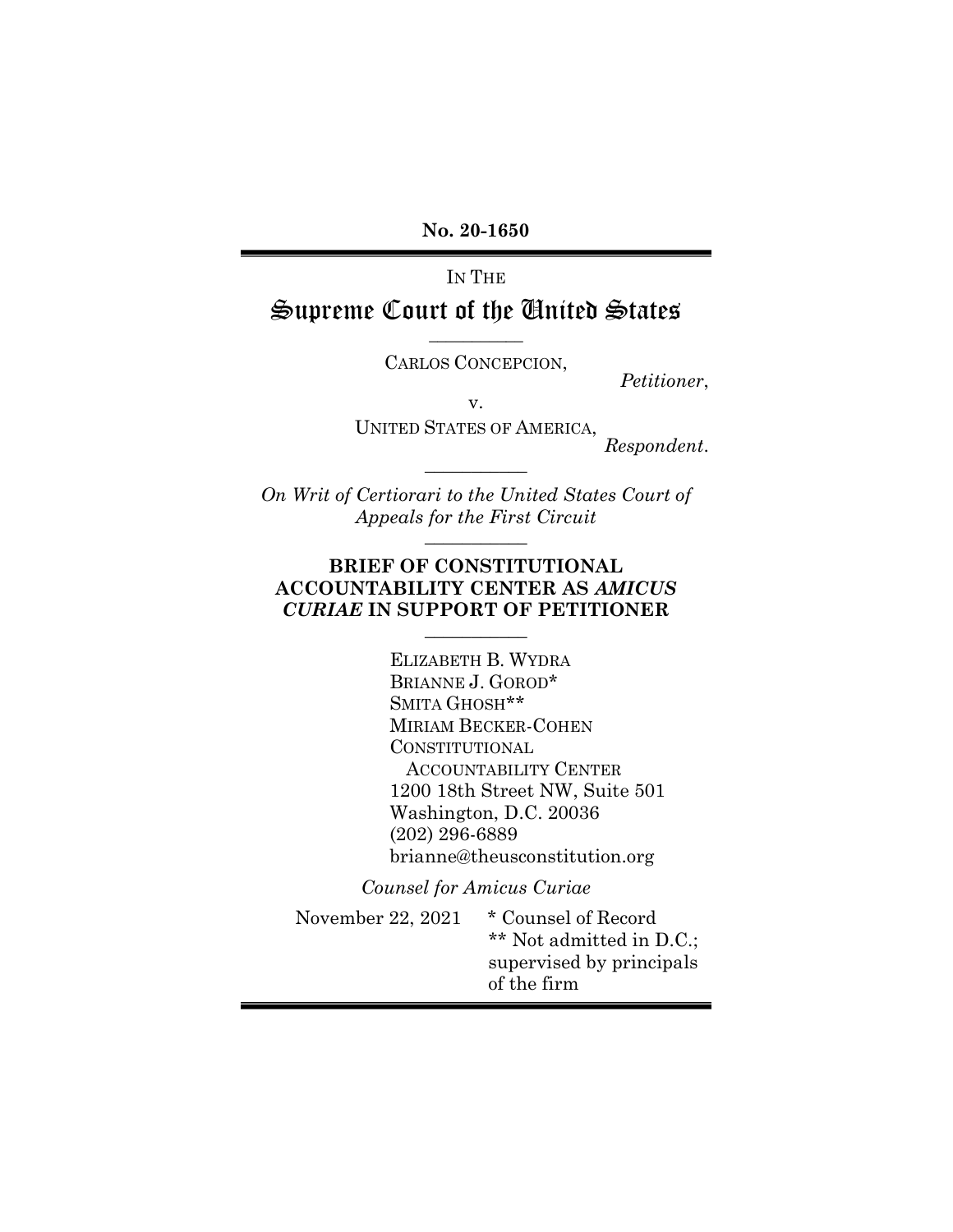# TABLE OF CONTENTS

|     |                                                                                                                                                                                                                             | Page            |
|-----|-----------------------------------------------------------------------------------------------------------------------------------------------------------------------------------------------------------------------------|-----------------|
|     |                                                                                                                                                                                                                             | $\ddot{\rm ii}$ |
|     | INTEREST OF AMICUS CURIAE                                                                                                                                                                                                   | 1               |
|     | <b>INTRODUCTION AND SUMMARY OF</b>                                                                                                                                                                                          | 1               |
|     |                                                                                                                                                                                                                             |                 |
|     |                                                                                                                                                                                                                             |                 |
| L.  | The Text of the First Step Act Makes<br>Clear that Judges Are Required to<br>Consider Intervening Legal and<br>Factual Developments in $§$ 404(b)                                                                           |                 |
| Н.  | Interpreting $\S$ 404(b) to Require<br>Consideration of Intervening Factual<br>and Legal Changes Accords with<br>Congress's Plan to Reduce Disparities<br>in Sentencing and Provide for<br>Individualized Sentencing Review | 15              |
| HI. | Concerns About Alleged Unfairness<br>Have Never Superseded a Sentencing<br>Court's Obligations Under $\S 3553(a)$                                                                                                           | 19              |
|     |                                                                                                                                                                                                                             | 22              |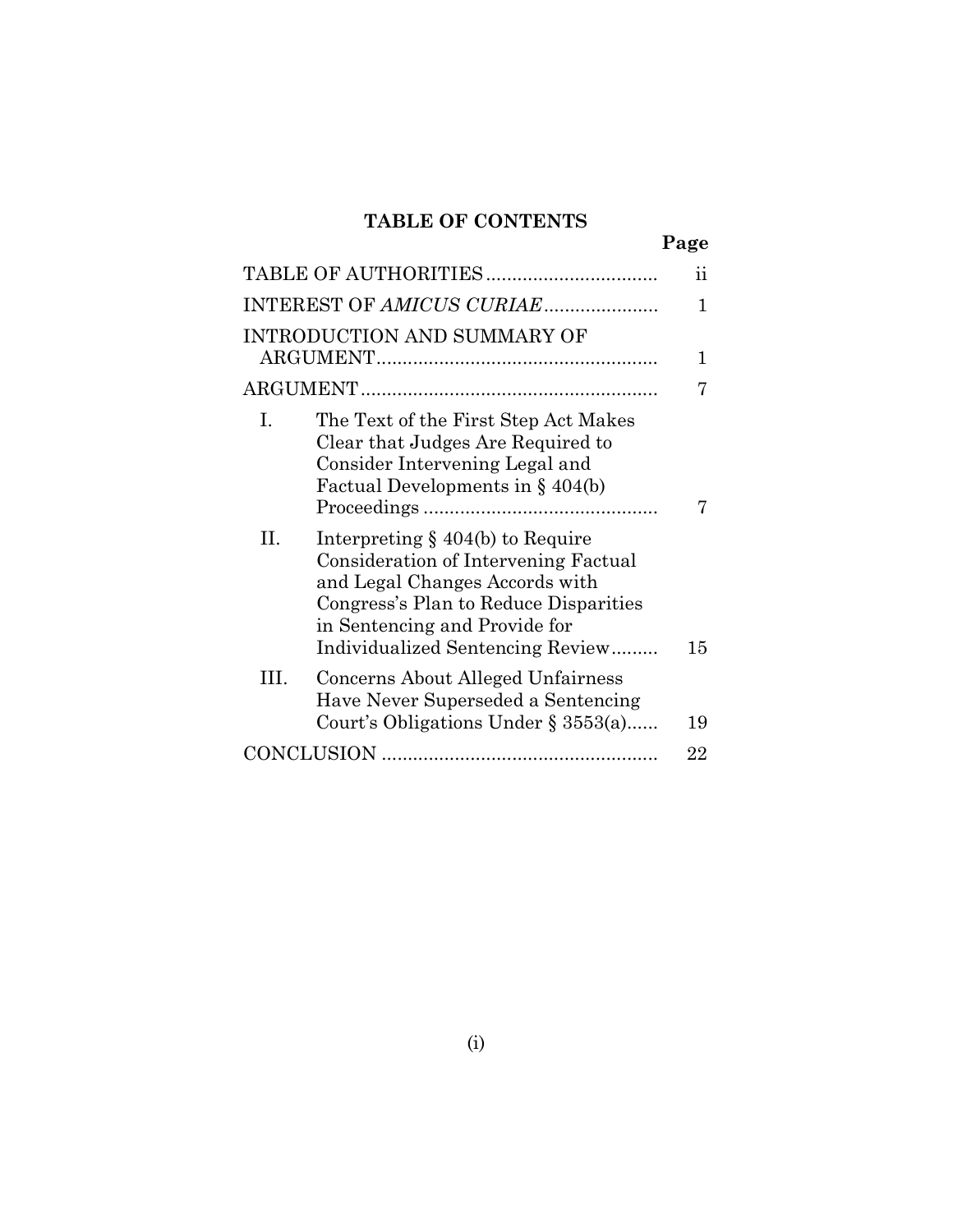# TABLE OF AUTHORITIES

# **Cases**

| Burns v. United States,<br>8                        |
|-----------------------------------------------------|
| Chavez-Meza v. United States,<br>8                  |
| Dean v. United States,<br>14                        |
| Dillon v. United States,<br>14                      |
| Dorsey v. United States,                            |
| Gall v. United States,                              |
| Jama v. I.C.E.,<br>15                               |
| Kimbrough v. United States,                         |
| Merit Mgmt. Grp., LP v. FTI Consulting, Inc.,<br>11 |
| Niz-Chavez v. Garland,<br>21                        |
| Pepper v. United States,                            |
| Powerex Corp. v. Reliant Energy Servs.,<br>12       |

ii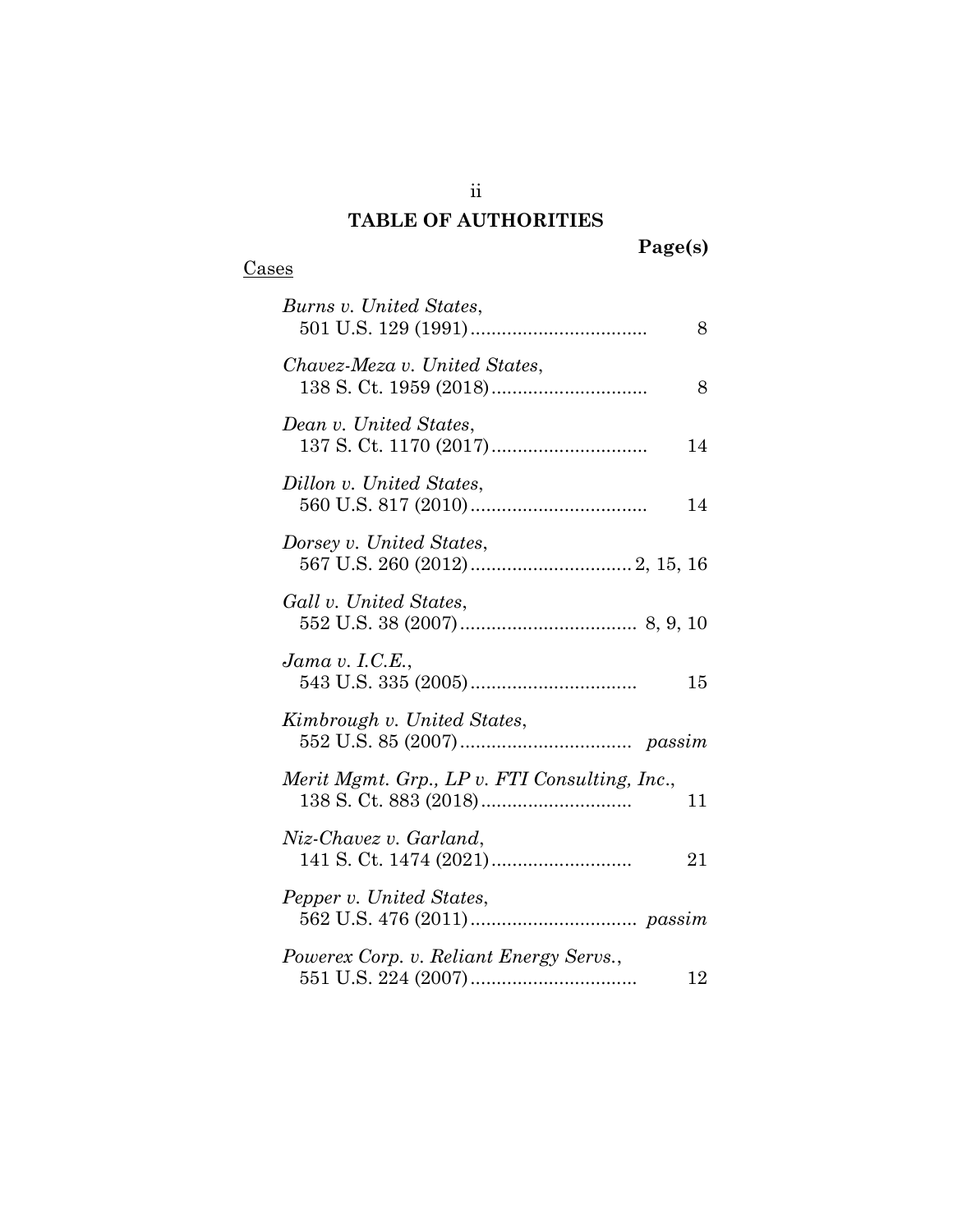# TABLE OF AUTHORITIES – cont'd

|                                                                  | Page(s) |
|------------------------------------------------------------------|---------|
| Rita v. United States,                                           | 8       |
| Touche Ross & Co. v. Redington,                                  | 15      |
| United States v. Allen,<br>956 F.3d 355 (6th Cir. 2020)          | 18      |
| United States v. Booker,                                         | 6, 12   |
| United States v. Brown,<br>879 F.3d 1231 (11th Cir. 2018) 10, 11 |         |
| United States v. Bryson,<br>229 F.3d 425 (2d Cir. 2000)          | 5       |
| United States v. Correy,<br>773 F.3d 276 (1st Cir. 2014)         | 20      |
| United States v. Collington,<br>995 F.3d 347 (4th Cir. 2021)     | 14      |
| United States v. Flack,<br>941 F.3d 238 (6th Cir. 2019)          | 10      |
| United States v. Gibbs,<br>626 F.3d 344 (6th Cir. 2010)          | 20      |
| United States v. Hegwood,<br>934 F.3d 414 (5th Cir. 2019)        | 14      |

iii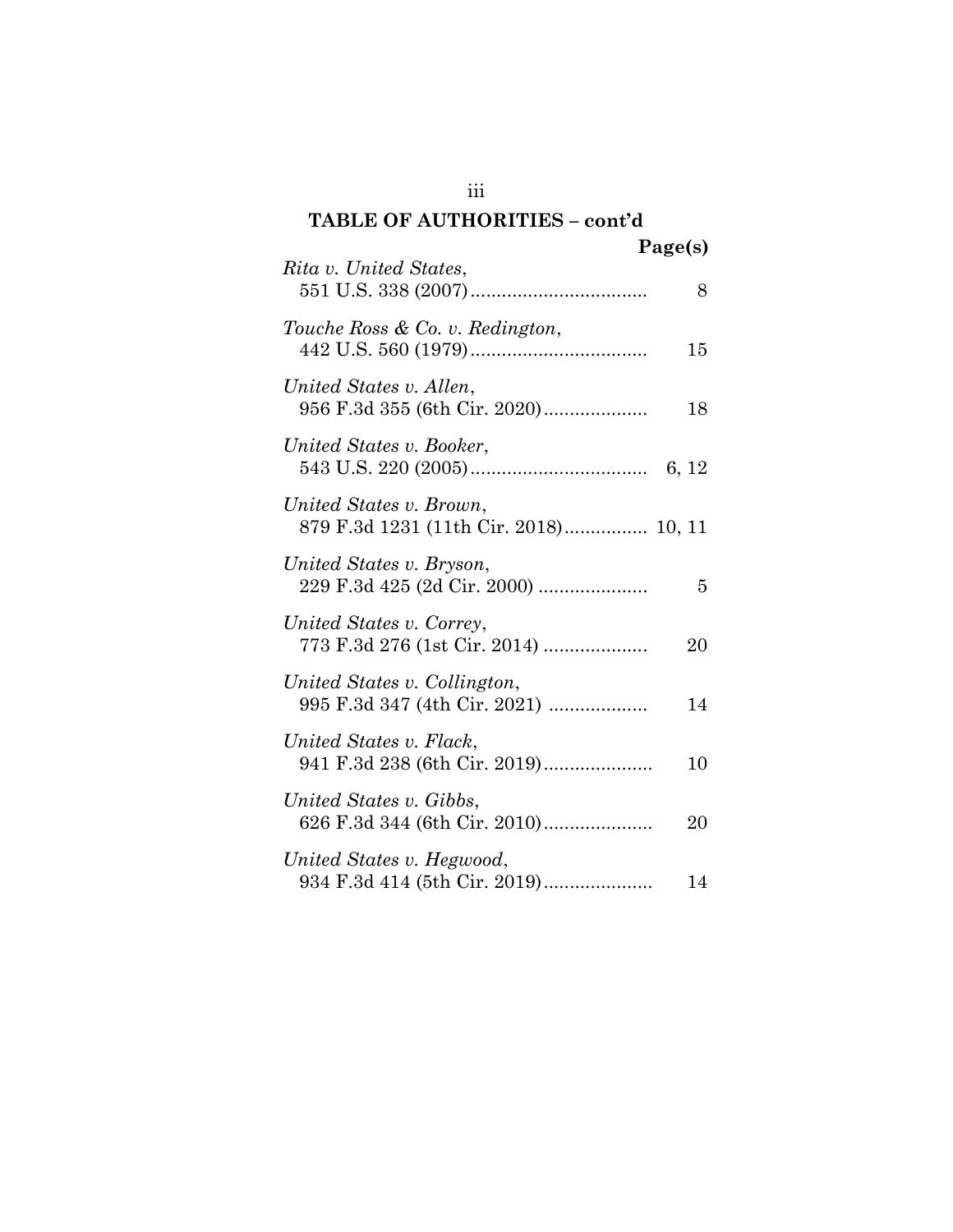## TABLE OF AUTHORITIES – cont'd Page(s)

| United States v. Jennings,                                       |    |
|------------------------------------------------------------------|----|
| No. 00-30122-01GPM, 2009 WL 1851038,                             | 18 |
| United States v. Kelley,                                         | 14 |
| United States v. Maldonado,                                      |    |
| United States v. Quintana,<br>793 Fed. App'x 553 (9th Cir. 2020) | 20 |
| United States v. Shaw,                                           | 18 |
| United States v. Tidwell,<br>827 F.3d 761 (8th Cir. 2016) 10, 20 |    |

# Statutes and Legislative Materials

| 161 Cong. Rec. S7061 | 18 |
|----------------------|----|
| 164 Cong. Rec. S7645 | 16 |
| 164 Cong. Rec. S7748 | 17 |
| 164 Cong. Rec. S7764 |    |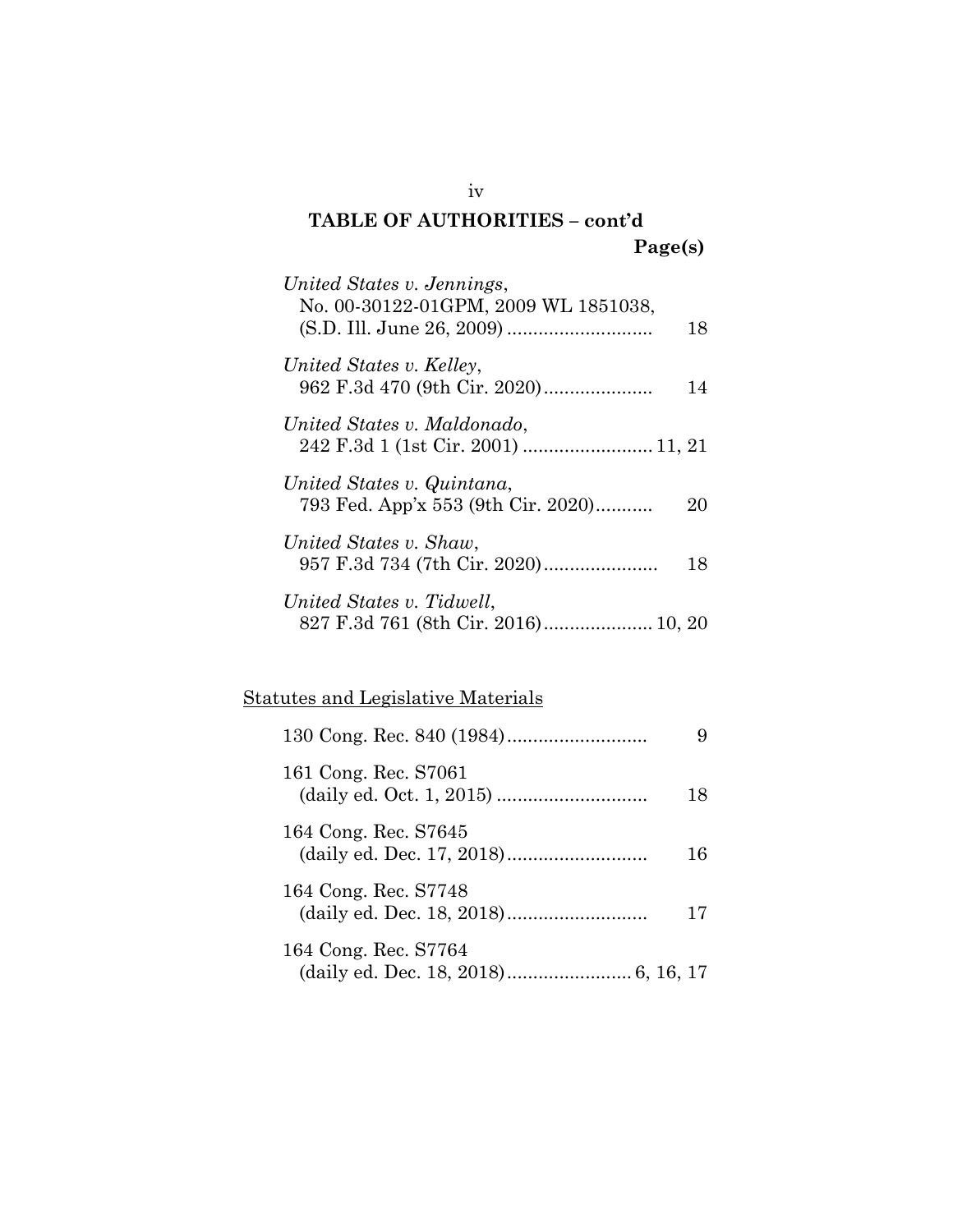# v TABLE OF AUTHORITIES – cont'd Page(s) 164 Cong. Rec. S7756 (daily ed. Dec. 18, 2018) ........................... 17 164 Cong. Rec. S7774 (daily ed. Dec. 18, 2018) ........................... 17 Fed. R. Crim. P. 32(d)(2)(G) ........................ 8 Pub. L. No. 111-220, 124 Stat. 2372 (2010) ............................... 2, 16 Pub. L. No. 115-391 132 Stat. 5194 (2018) ............................. passim Pub. L. No. 108-21, 117 Stat. 650 (2003) .............................. 13 Pub. L. 98-473, 98 Stat. 2019 (1984) ................................. 13 S. Rep. No. 98-225 (1984) ............................ 9 The First Step Act of 2018 (S. 3649), S. Comm. Jud., 115th Cong. (Nov. 15, 2018), https://www.judiciary.senate.gov/imo/media/doc/S.%203649%20First%20Step%20Act% 20Summary%20-%20As%20Introduced.pdf .................................................. 17, 19 18 U.S.C. § 924(c) ........................................ 15 18 U.S.C. § 3551 .......................................... 5, 8, 9 18 U.S.C. § 3553(a) .................................... passim 18 U.S.C. § 3582(c) .................................... 13, 14 18 U.S.C. § 3742(g) .................................... 13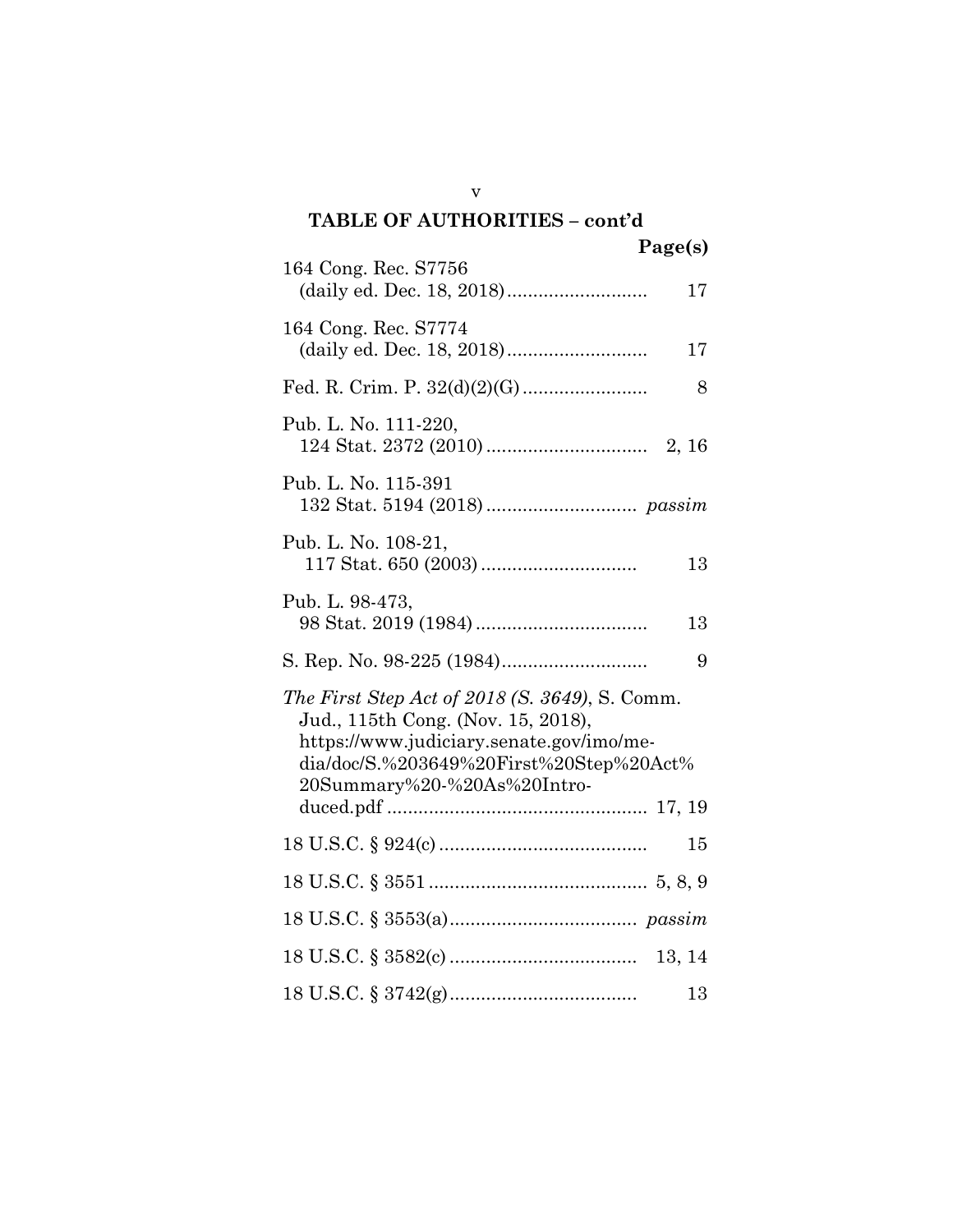# TABLE OF AUTHORITIES – cont'd Page(s)

|--|--|--|--|

## Books, Articles, and Other Authorities

| Antonin Scalia & Bryan A. Garner,<br>Reading Law: The Interpretation of Legal                   |    |
|-------------------------------------------------------------------------------------------------|----|
| As, American Heritage Dictionary,<br>https://www.ahdiction-<br>ary.com/word/search.html?q=as+if | 7  |
| As, Oxford English Dictionary Online,                                                           | 7  |
| Laurie Levenson, Rule 32: Sentencing<br>and Judgment, in Fed. Crim. R. Handbook                 | 20 |
| <i>Probation,</i><br>49 Geo. L.J. Ann. Rev. Crim. Proc. 909                                     | 9  |
| U.S. Sentencing Commission, Report to Con-<br>gress: Impact of the Fair Sentencing Act of       | 2  |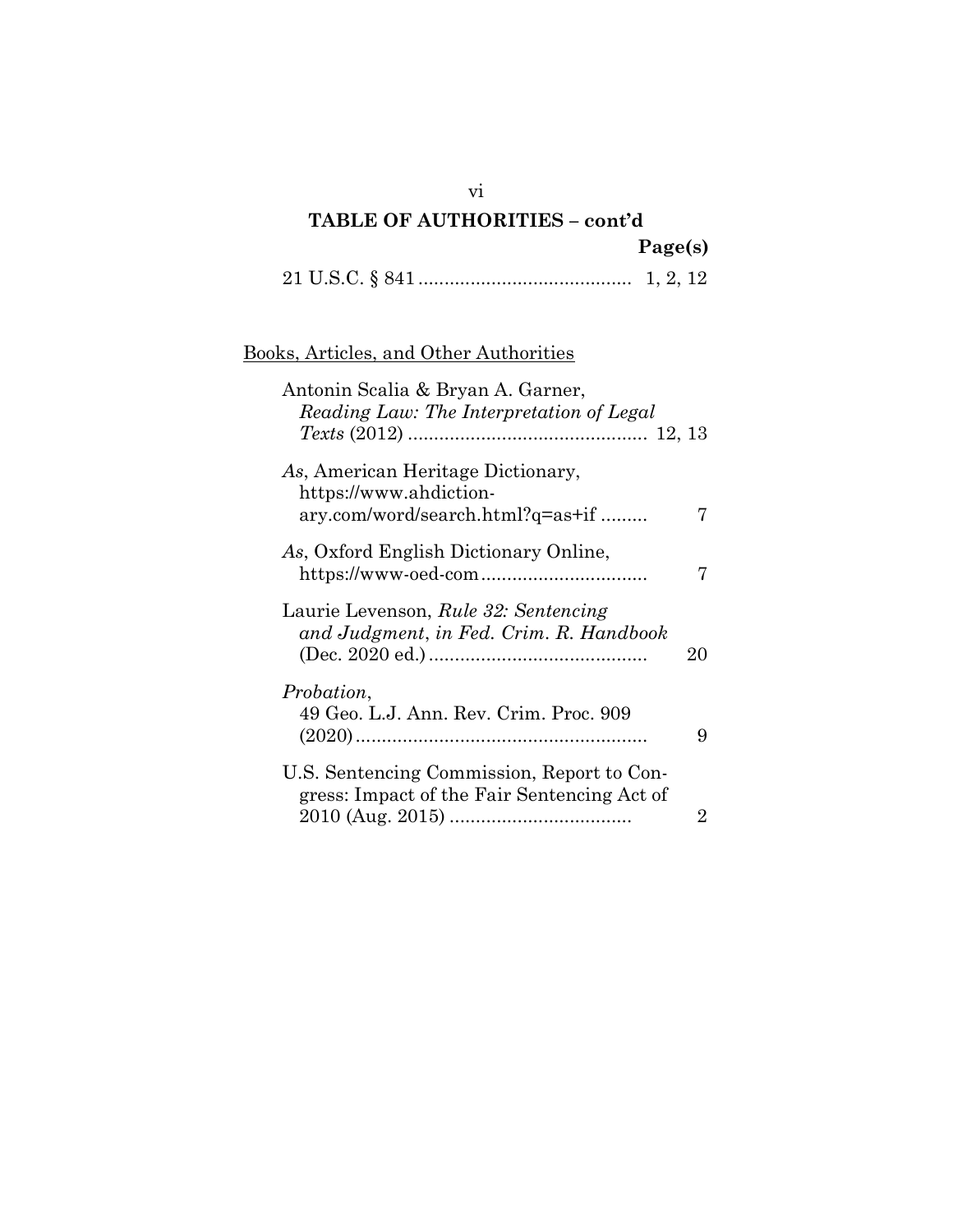#### INTEREST OF AMICUS CURIAE<sup>1</sup>

Constitutional Accountability Center (CAC) is a think tank, public interest law firm, and action center dedicated to fulfilling the progressive promise of the Constitution's text and history. CAC works in our courts, through our government, and with legal scholars to improve understanding of the Constitution and preserve the rights and freedoms it guarantees. CAC also works to ensure that courts remain faithful to the text and history of important federal statutes like the First Step Act. Accordingly, CAC has an interest in ensuring that the First Step Act is understood, in accordance with its text and Congress's plan in passing it, to require courts to consider the current legal and factual landscape when imposing a new sentence pursuant to § 404(b) of the First Step Act.

### INTRODUCTION AND SUMMARY OF ARGUMENT

In June 2007, Petitioner Carlos Concepcion was charged with possessing with the intent to distribute at least 5 grams of crack cocaine, in violation of 21 U.S.C. § 841. Pet. App. 69a. In May 2009, the district court sentenced Concepcion to nineteen years of imprisonment. Pet. App. 4a-6a. At the time of Concepcion's sentencing, federal law punished crimes involving crack cocaine significantly more harshly than crimes involving powder cocaine. See Kimbrough v. United States, 552 U.S. 85, 96 (2007) (describing the 100-to-1 crack-to-powder sentencing disparity). But in

<sup>&</sup>lt;sup>1</sup> The parties have consented to the filing of this brief. Under Rule 37.6 of the Rules of this Court, amicus states that no counsel for a party authored this brief in whole or in part, and no counsel or party made a monetary contribution intended to fund the preparation or submission of this brief. No person other than amicus or its counsel made a monetary contribution to its preparation or submission.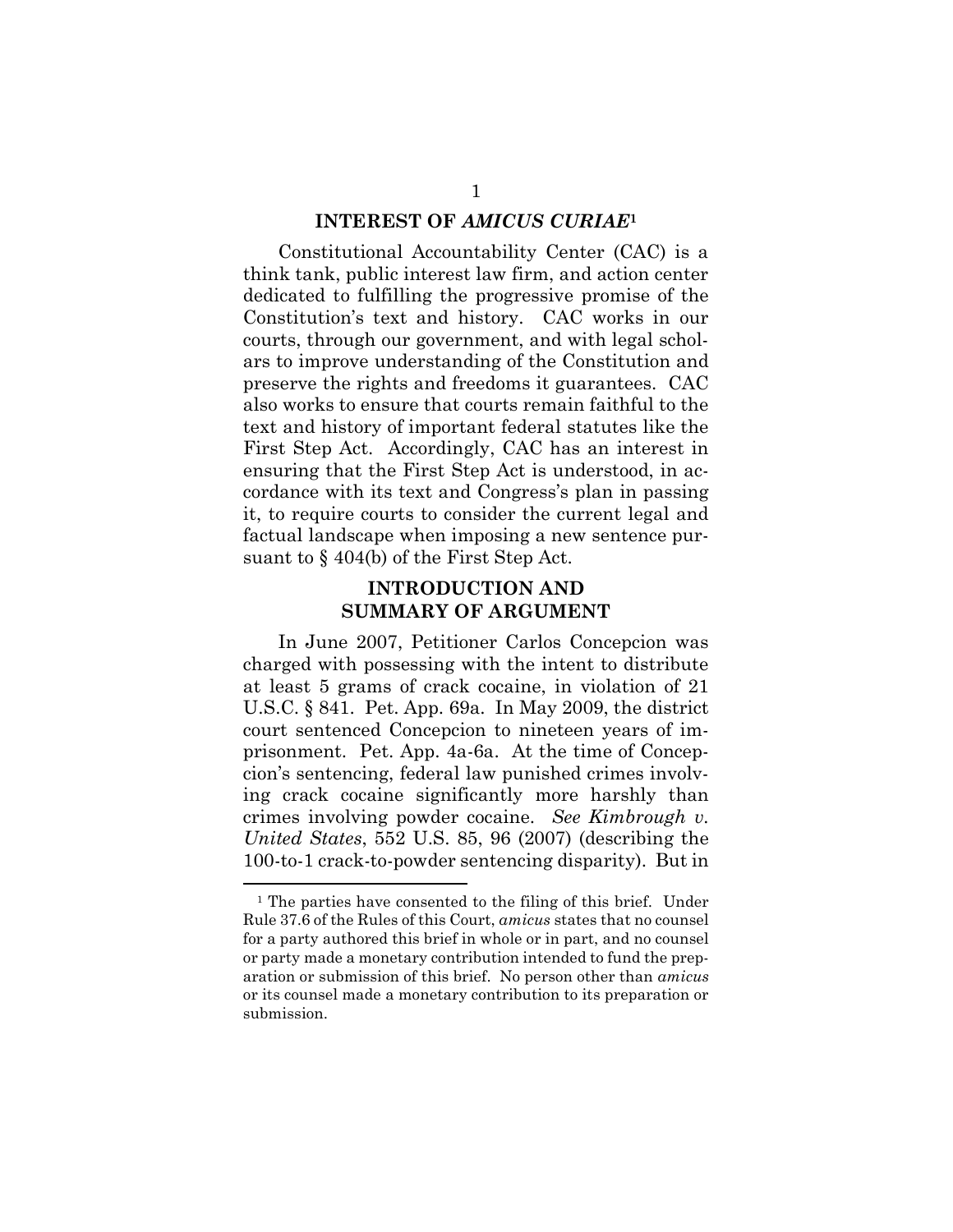August 2010, just one year after Concepcion's sentencing hearing, Congress passed the Fair Sentencing Act of 2010, Pub. L. No. 111-220, 124 Stat. 2372, in light of the widespread consensus that sentences for crack offenses were "unjustified," Dorsey v. United States, 567 U.S. 260, 268 (2012), particularly when compared to sentences for powder cocaine, id. at 263-64, and produced unwarranted "race-based differences" in punishment, id. at 268.

The Fair Sentencing Act reduced the penalties for offenses involving crack cocaine by increasing the threshold quantities of the drug triggering the penalties set forth in 21 U.S.C. § 841(b)(1). It also reduced the statutory penalties for offenses committed by defendants with a prior felony drug conviction. See 21 U.S.C.  $\S$ § 841(b)(1)(C), 851. As a result, Concepcion's conviction no longer triggered a mandatory minimum sentence of ten years. Pet. App. 69a-70a. Congress did not, however, apply the Fair Sentencing Act's changes retroactively. See id. at 282 (noting that the Act's new minimums applied only to defendants sentenced after August 3, 2010).

In the years after the Act's passage, the average sentence for crack cocaine decreased, becoming closer to the average sentence for powder cocaine. U.S. Sentencing Commission, Report to Congress: Impact of the Fair Sentencing Act of 2010, at 23 (Aug. 2015), available at https://www.ussc.gov/research/congressional-reports/2015-report-congress-impact-fair-sentencingact-2010. Concepcion, however, remained subject to the "high and unjustified" penalties that predated the Fair Sentencing Act. See Dorsey, 567 U.S. at 268.

In 2018, in an overwhelmingly bipartisan effort, Congress passed the First Step Act, which made the Fair Sentencing Act retroactive. Specifically, § 404(b)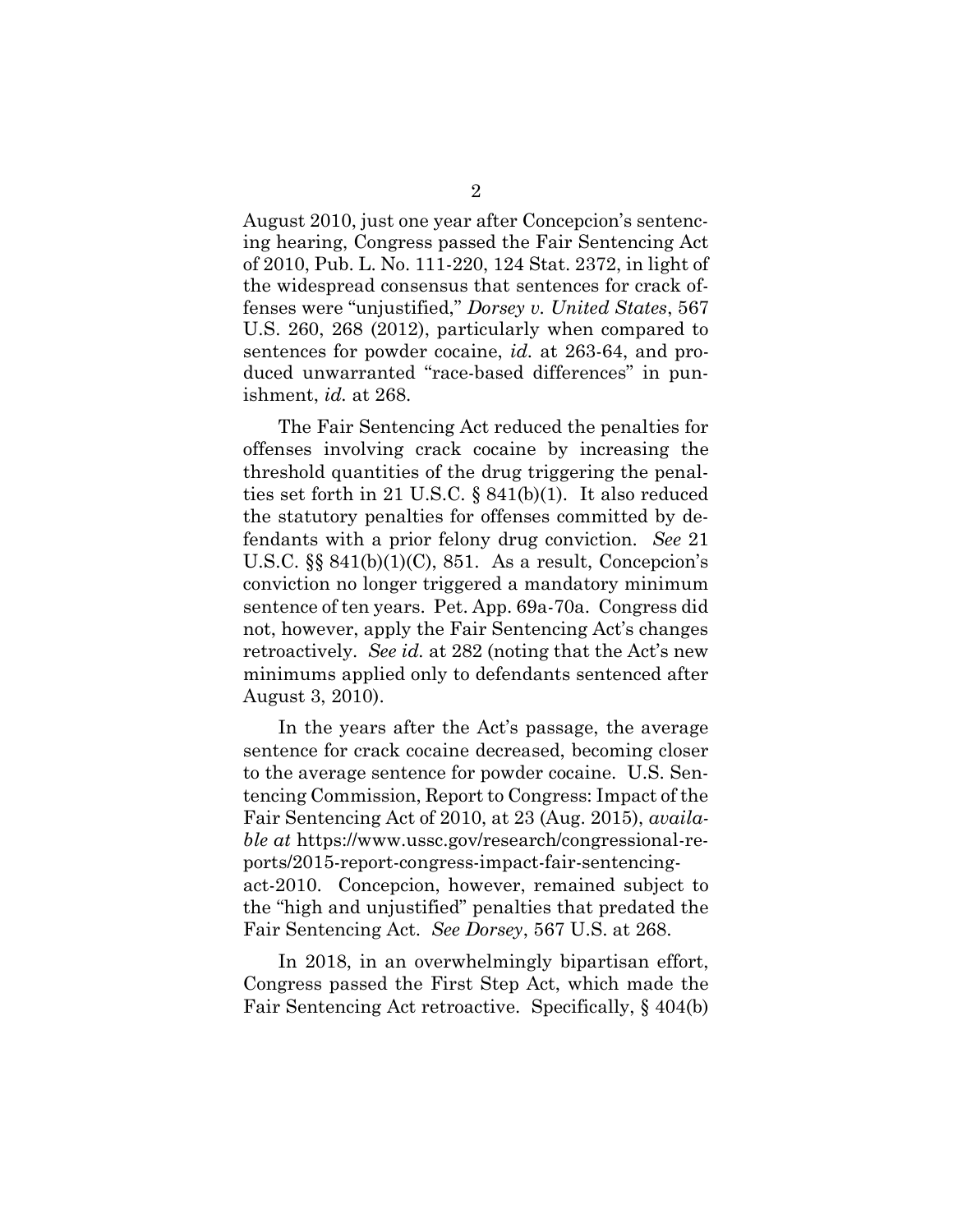of the First Step Act provided district courts with the authority to "impose a reduced sentence as if sections 2 and 3 of the Fair Sentencing Act of 2010 . . . were in effect at the time the covered offense was committed." Pub. L. No. 115-391, § 404(b), 132 Stat. 5194, 5222 (2018).

In April 2019, Concepcion filed a motion, asking the district court to impose a reduced sentence pursuant to the First Step Act. Pet. Br. 10. Like many individuals seeking imposition of a reduced sentence under the First Step Act, Concepcion urged the district court to consider his age, pursuit of education, job training, and drug treatment while in prison. Id. at 11. More specifically, while Concepcion was in prison, he attended drug treatment programming, maintained a relationship with his young daughter, and, according to the Supervisory Chaplain at the prison where he was incarcerated, became "dedicated to personal spiritual growth" and "lead[ing] his faith community," C.A. J.A. 110. In his motion, he cited 18 U.S.C. § 3553(a), which requires judges to consider a number of factors, including "the nature and circumstances of the offense" and the defendant's "history and characteristics," when imposing a sentence under "any federal statute."  $18$  U.S.C. § 3553(a).

Because § 3553(a) requires consideration of the Sentencing Guidelines "in effect on the date the defendant is sentenced," id.  $\S 3553(a)(4)(A)(ii)$ , Concepcion also urged the court to consider the fact that the U.S. Sentencing Commission, after a "multi-year study," had changed its recommendations for sentencing people with previous convictions, U.S.S.G. App. C Supp., Amend. 798, and that the New Bedford District Court had vacated one of his prior convictions, Pet. App. 9a. If the district court had taken into account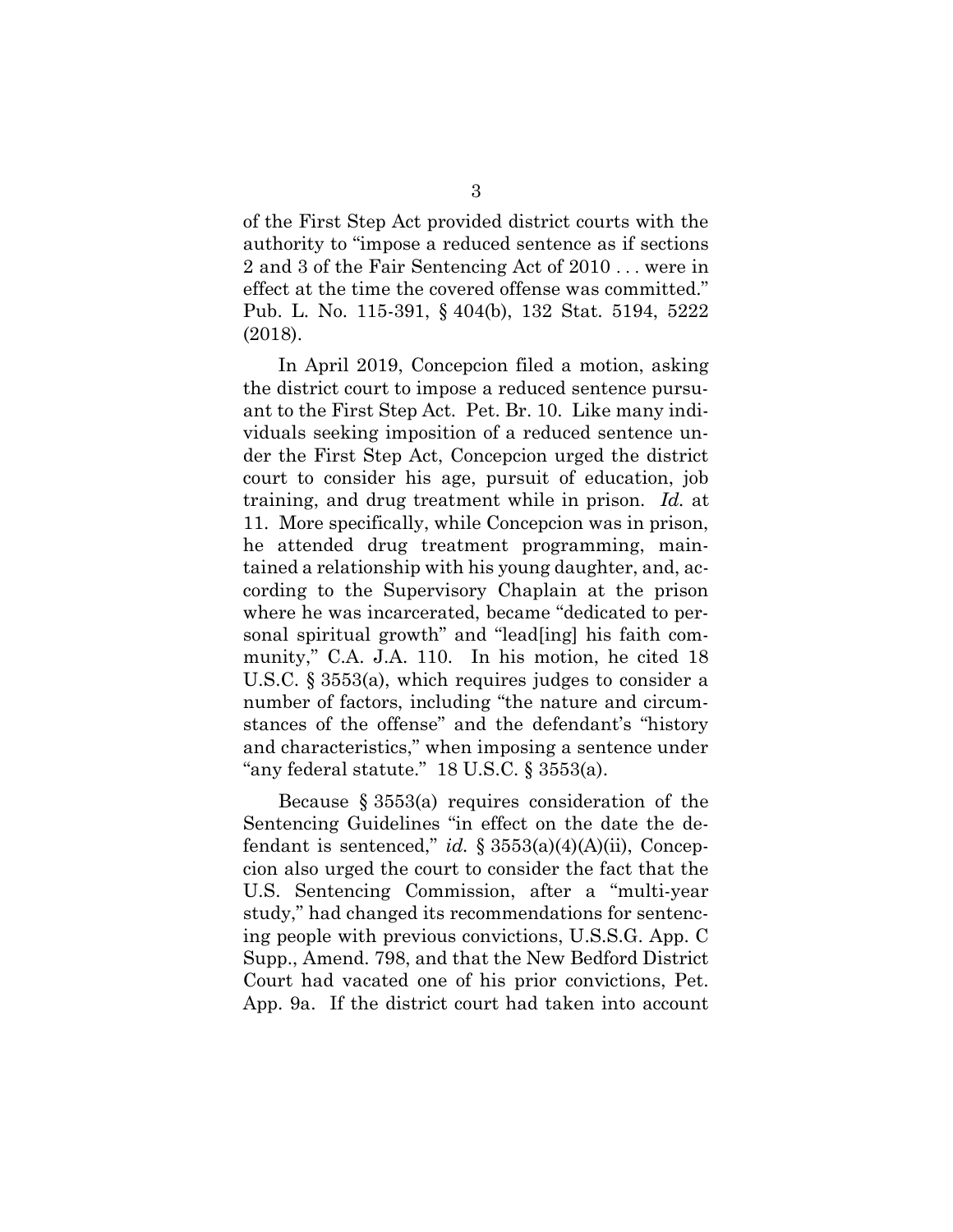those changes, his recommended sentencing range would have been 57-71 months—not the 262-327 months that it was at the time of his original sentencing. Pet. 9.

The district court agreed that Concepcion was eligible for a reduced sentence under the First Step Act because the First Step Act had decreased the mandatory minimum and maximum sentences applicable to his crime of conviction. Pet. App. 69a-70a. The court, however, declined to impose a reduced sentence, reasoning that the legal changes that Concepcion described were "beyond the scope" of the Act. Id. at 74a. The court also did not consider any intervening factual developments or reference its obligations under  $\S 3553(a)$ . *Id.* at 70a-78a. The court below affirmed, concluding that the Act "does not undo the sentencing court's original calibration of the section 3553(a) factors," id. at 22a, nor allow a defendant to "demand the benefits of emerging legal developments," id. at 14a.

The decision of the court below is at odds with the text and history of the First Step Act. As that text and history make clear, sentencing judges must consider the § 3553(a) factors, including the current Sentencing Guidelines, when imposing a reduced sentence under the First Step Act to ensure that the resulting sentence is "sufficient, but not greater than necessary." 18 U.S.C. § 3553(a).

1. The First Step Act instructs courts to "impose a reduced sentence as if" the Fair Sentencing Act were in effect when the covered offense was committed. In doing so, it directs courts to follow the same procedures and apply the same substantive laws that they would have applied if the defendant's original sentencing had taken place after enactment of the Fair Sentencing Act. And every defendant sentenced for the first time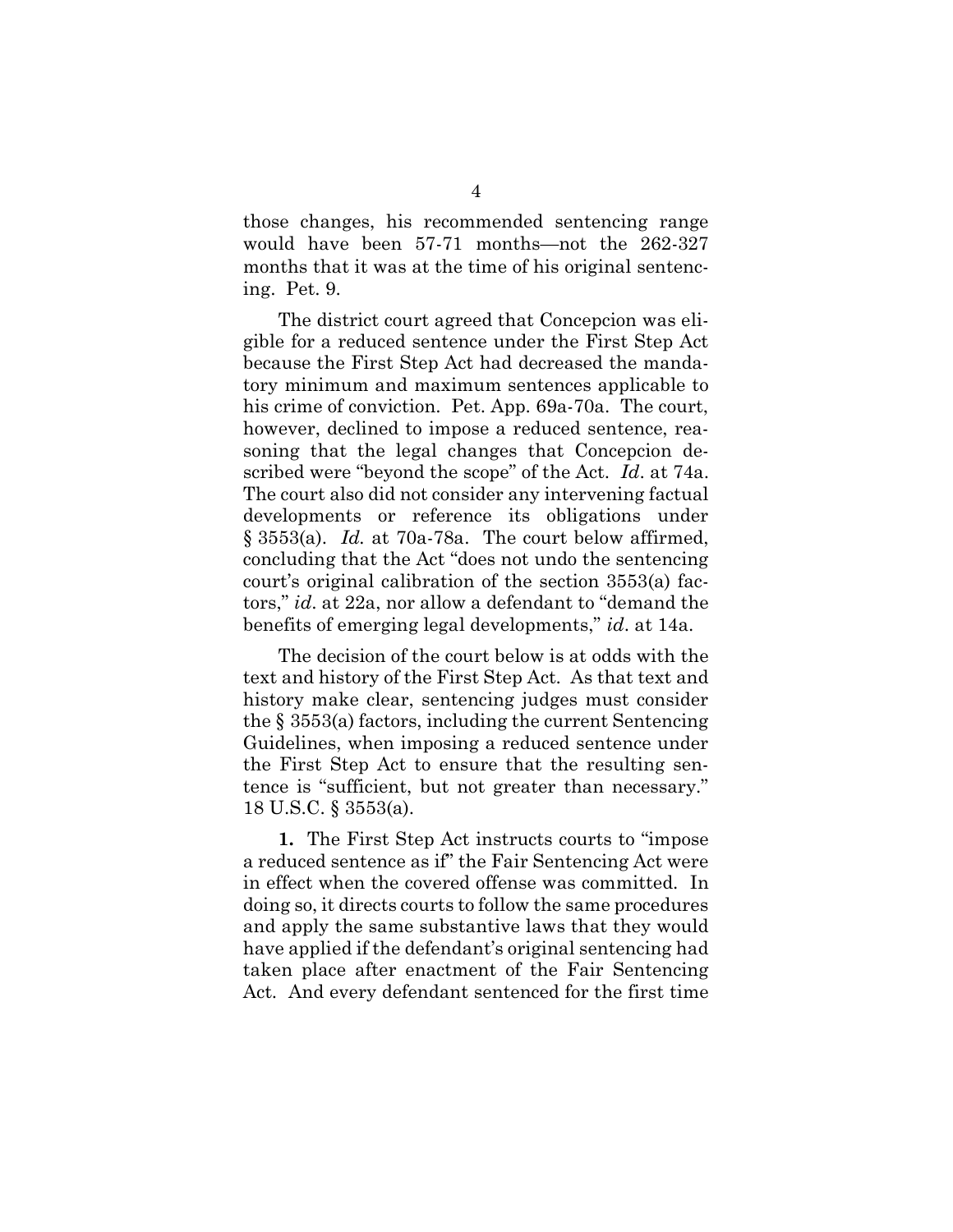after the enactment of the Fair Sentencing Act has been entitled to the sentencing court's mandatory consideration of the  $\S$  3553(a) factors and the Sentencing Guidelines in place at the time of the sentencing. See 18 U.S.C. § 3553(a); id. § 3553(a)(4)(A)(ii). Further, as this Court has recognized, § 3553(a) imposes a duty on the court to "sentence the defendant as he stands before the court on the day of sentencing" and to consider all present-day law and facts. Pepper v. United States, 562 U.S. 476, 492 (2011) (citing United States v. Bryson, 229 F. 3d 425, 426 (2d Cir. 2000)); id. at 491 (courts must consider present-day conditions to the extent that they "critically inform" the § 3553(a) calculus).

Indeed, ever since the passage of the Sentencing Reform Act of 1984, consideration of the § 3553(a) factors has been mandatory whenever a court imposes a sentence for "an offense described in any Federal statute." 18 U.S.C. § 3551(a) (emphasis added). Congress codified the  $\S$  3553(a) factors as part of a comprehensive overhaul of the federal sentencing scheme to guide the discretion of sentencing judges and ensure that sentences would be "sufficient, but not greater than necessary," to comply with the four purposes of sentencing—retribution, deterrence, incapacitation, and rehabilitation—set out in §  $3553(a)(2)$ . *Id.* §  $3553(a)$ .

The First Step Act's use of the term "impose" when authorizing courts to "impose a reduced sentence" for all "covered offense[s]" further supports this reading. First Step Act § 404(b) (emphasis added). As noted, consideration of the  $\S$  3553(a) factors is required whenever a court "imposes" a sentence, see 18 U.S.C. § 3553(a) ("The court, in determining the particular sentence to be imposed, shall consider [the following factors]." (emphasis added)), and that requirement applies in the context of the First Step Act no less than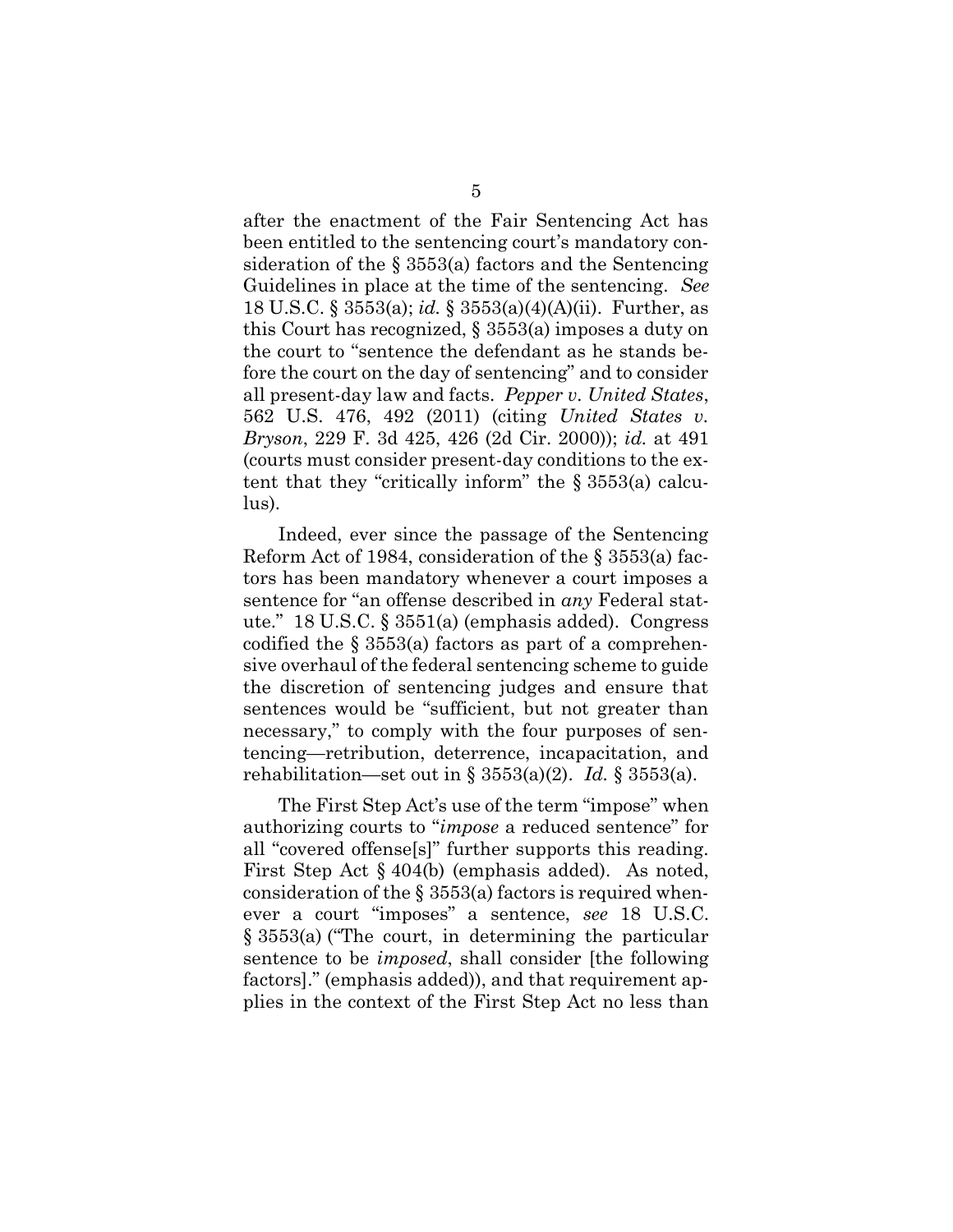any other time when a sentence is "imposed." Even as other statutory provisions permitting sentence modifications explicitly direct sentencing courts to ignore intervening changes, nothing in the text of the First Step Act suggests that courts should do so.

2. The history of the First Step Act squarely supports what the plain text of the law requires: judges must consider the  $\S$  3553(a) factors, including intervening legal and factual changes, whenever imposing a new sentence pursuant to  $\S$  404(b). In passing the First Step Act, Congress's plan was to leave resentencing proceedings to "judges who sit and see the totality of the facts." 164 Cong. Rec. S7764 (daily ed. Dec. 18, 2018) (statement of Sen. Booker). The § 3553(a) factors guide this holistic inquiry, ensuring that sentencing judges adequately take account of those facts and have a complete picture of the individual being sentenced, helping judges "avoid excessive sentencing disparities while maintaining flexibility sufficient to individualize sentences where necessary," United States v. Booker, 543 U.S. 220, 264-65 (2005). It would defy logic to conclude that the obligations of  $\S 3553(a)$ —including its instruction that judges apply the guidelines "in effect on the date the defendant is sentenced," 18 U.S.C.  $\S 3553(a)(4)(A)(ii)$ —do not apply to sentences imposed under the First Step Act, a law so intently focused on reducing disparities in sentencing.

3. Finally, the decision of the court below rests on an outsized concern that interpreting the First Step Act in accordance with its plain text would result in unfairness to defendants who are ineligible for resentencing under § 404(b). As this Court has recognized, concerns about alleged disparities cannot supplant "Congress' express directives," Pepper, 562 U.S. at 480, including its clear instruction that courts should impose a reduced sentence for eligible defendants just as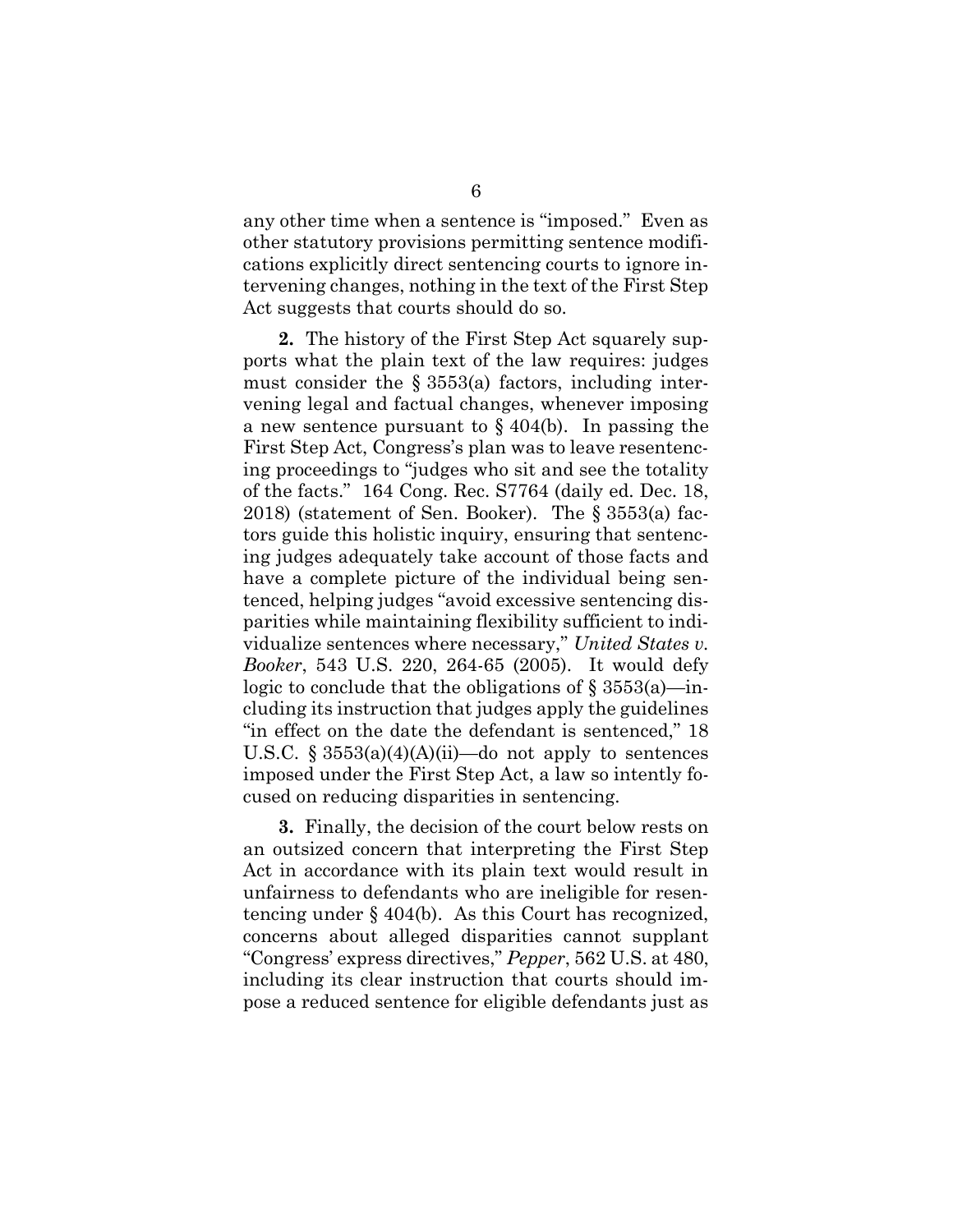they would impose any other sentence. Indeed, concerns like these have never stopped courts from considering intervening legal and factual developments in analogous contexts. This Court should not contort the text of the First Step Act to allay any such concerns here either.

### I. The Text of the First Step Act Makes Clear that Judges Are Required to Consider Intervening Legal and Factual Developments in § 404(b) Proceedings.

Under the First Step Act, a court that "imposed a sentence" for certain drug offenses "may . . . impose a reduced sentence as if sections 2 and 3 of the Fair Sentencing Act of 2010 . . . were in effect at the time the covered offense was committed." First Step Act § 404(b). This text requires courts to take account of the § 3553(a) factors whenever they impose a reduced sentence under the Act.

A. To start, by instructing courts to "impose a reduced sentence as if" the Fair Sentencing Act were in effect when the covered offense was committed, § 404(b) directs courts to follow the same procedures and apply the same substantive laws that would have applied if the court imposed a sentence after the Fair Sentencing Act's passage.

The phrase "as if" means "[i]n the same way that it would be if" a different situation had occurred. See As, American Heritage Dictionary, https://www.ahdictionary.com/word/search.html?q=as+if (last visited Nov. 2, 2021); see also, e.g., As, Oxford English Dictionary Online, https://www-oed-com (defining "as if" as "as would be the case if"). Thus, the Act directs sentencing courts to "impose" a reduced sentence in the same way that they would if the applicable sections of the Fair Sentencing Act had been in effect when the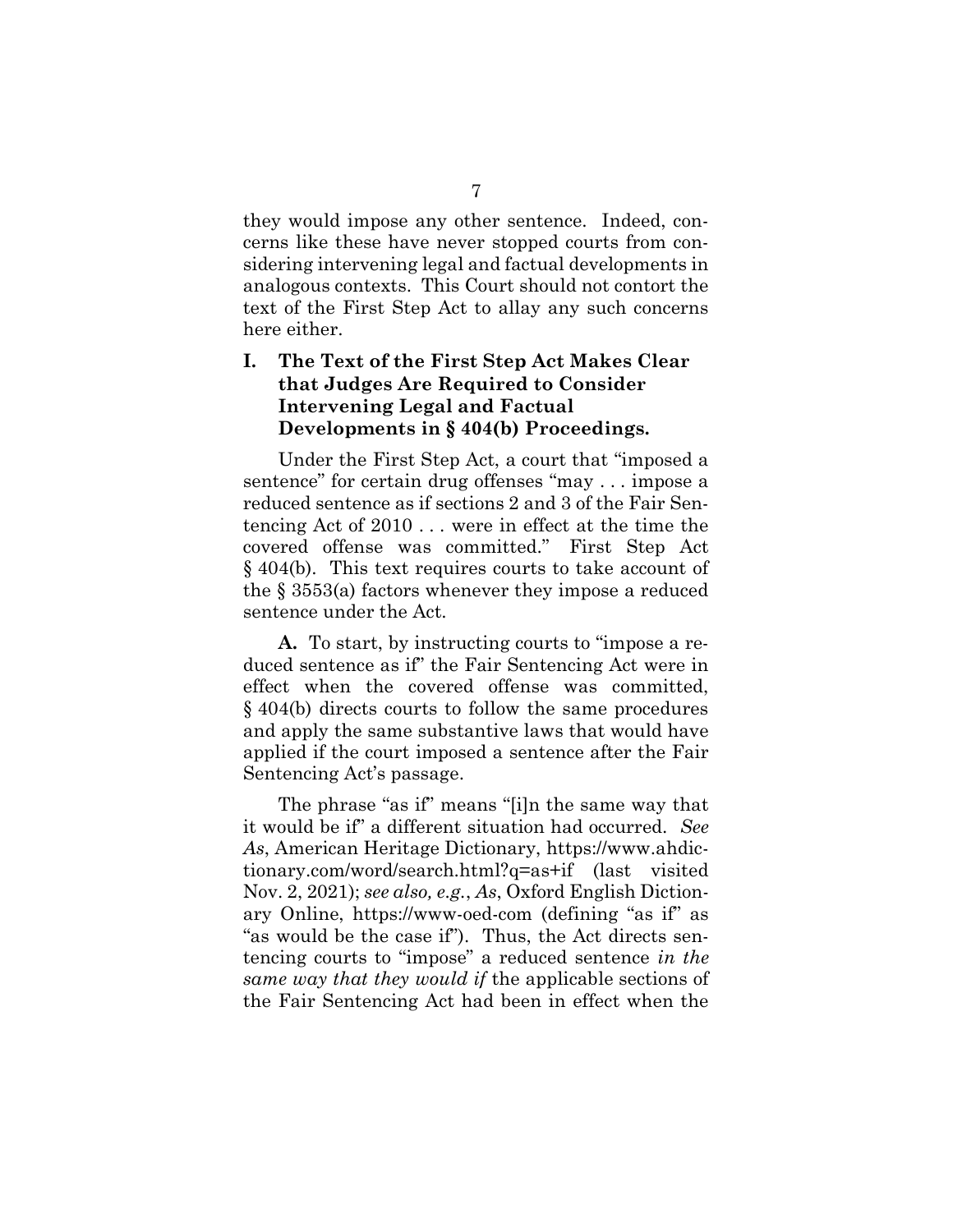offense was committed. And ever since the Fair Sentencing Act has been in effect, district courts conducting sentencing proceedings governed by statutory provisions that were modified by that Act have been required to consider the present-day legal and factual landscape, as part of their compulsory consideration of the  $\S$  3553(a) factors.

In 1984, Congress passed the Sentencing Reform Act, which "revolutionized the manner in which district courts sentence persons convicted of federal crimes," Burns v. United States, 501 U.S. 129, 132 (1991), making consideration of the § 3553(a) factors mandatory whenever a court imposes a sentence for "an offense described in any Federal statute," 18 U.S.C.  $\S 3551(a)$  (emphasis added); see id.  $\S 3551(b)$ ("An individual found guilty of an offense shall be sentenced, in accordance with the provisions of section 3553."); id.  $\S$  3553(a) ("[I]n determining the particular sentence to be imposed," a district court "shall consider [the listed factors]."); Chavez-Meza v. United States, 138 S. Ct. 1959, 1963 (2018) (noting that sentencing courts "must always take account of certain statutory factors" and citing  $\S 3553(a)$ ; Gall v. United States, 552 U.S. 38, 50 n.6 (2007) (explaining that "[s]ection 3553(a) lists seven factors that a sentencing court must consider" (emphasis added)); Rita v. United States, 551 U.S. 338, 357 (2007) (describing § 3553(a) as a "congressional mandate[]"); see also Fed. R. Crim. P.  $32(d)(2)(G)$  (requiring the submission of a presentence report that includes "information relevant to the factors under 18 U.S.C.  $\S$  3553(a)" before a court "imposes a sentence").

In passing the Sentencing Reform Act, Congress recognized that "one of the most glaring defects in current sentencing law" was "the absence of general legislative guidance concerning the factors to be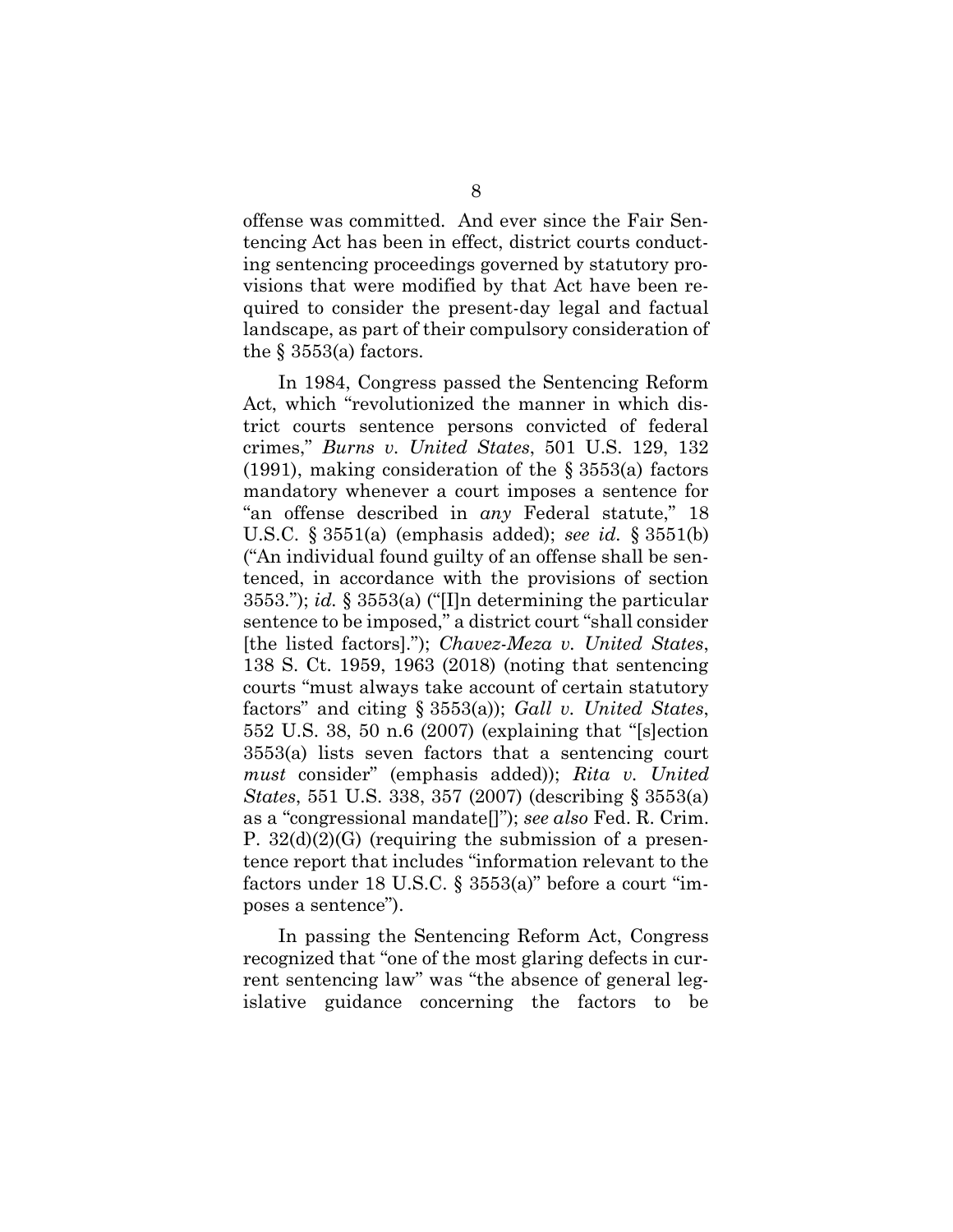considered in imposing sentence[s]." S. Rep. No. 98- 225, at 74-75 (1984). The § 3553(a) factors were central to the Sentencing Reform Act's effort to prevent arbitrariness in federal sentencing, Pepper, 562 U.S. at 489-90, and ensure that courts uniformly consider important individualized factors, such as "the history and characteristics of the defendant," 18 U.S.C.  $\S 3553(a)(1)$ . As the text of  $\S 3551$  makes clear, legislators envisioned that the § 3553(a) factors would apply in "each case," S. Rep. No. 98-225, at 77 (1984); see 130 Cong. Rec. 840 (1984) (statement of Sen. Laxalt) ("Section 3553 requires the judge to consider the kinds of available sentences . . . and to state the reasons for each sentence."); see also 18 U.S.C.  $\S 3551(a)$ , (b) ("a defendant who has been found guilty of an offense described in any Federal statute . . . shall be sentenced, in accordance with the provisions of section 3553").

This is why a sentencing court's failure to consider the  $\S$  3553(a) factors in an initial sentencing proceeding constitutes procedural error. See Gall, 552 U.S. at 51 ("[T]he appellate court must . . . ensure that the district court committed no significant procedural error, such as ... failing to consider the  $\S 3553(a)$  factors."); Probation, 49 Geo. L.J. Ann. Rev. Crim. Proc. 909, 910 n.2275 (2020) (collecting cases in which sentencing courts' failure to consider § 3553(a) factors amounted to procedural error). Indeed, consideration of the § 3553(a) factors is integral to the section's "overarching instruction to 'impose a sentence sufficient, but not greater than necessary,'" to serve the purposes of sentencing. Kimbrough, 552 U.S. at 111 (quoting 18 U.S.C. § 3553(a)).

Section 3553(a) requires courts to consider the Sentencing Guidelines "in effect on the date the defendant is sentenced," *id.* at  $\S 3553(a)(4)(A)(ii)$ , as well as the present-day legal and factual landscape. This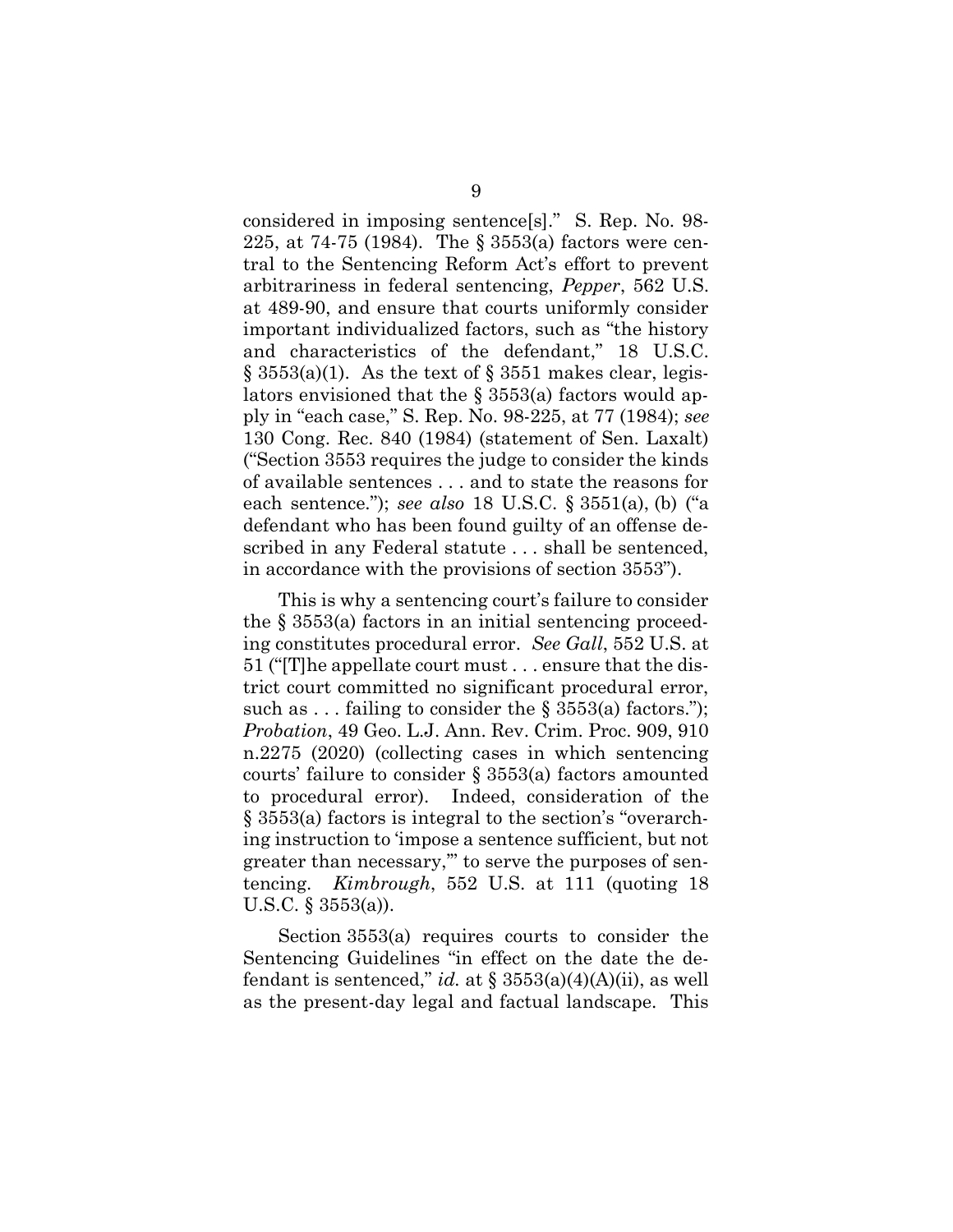is the case even if the court is imposing a sentence long after the original sentencing proceeding. As this Court has explained, § 3553(a) requires courts to consider anything that is "relevant to several of the sentencing factors that Congress has specifically instructed district courts to consider," Pepper, 562 U.S. at 500, including factual and legal developments that occurred after a defendant's original sentencing, id. at 492 (when imposing a sentence on remand, evidence of post-sentencing conduct "provides the most up-to-date picture" of the defendant's history and characteristics); see Gall, 522 U.S. at 49 (when re-sentencing, courts must make a new calculation of the "applicable Guidelines range" and apply existing law). After all, these considerations "bear[] directly on the sentencing judge's overarching duty under § 3553(a) to 'impose a sentence sufficient, but not greater than necessary," Pepper, 562 U.S. at 493 (citing § 3553(a)(2)).

For example, when resentencing defendants whose convictions have been vacated under 28 U.S.C. § 2255, courts must reconsider the § 3553(a) factors, including the guidelines in effect at the resentencing proceeding and any intervening developments, and "determin[e] anew what the sentence should be." United States v. Flack, 941 F.3d 238, 241 (6th Cir. 2019); see also, e.g., United States v. Brown, 879 F.3d 1231, 1241 (11th Cir. 2018) (instructing the court on remand to impose a new sentence "[o]nly [after] having considered the factors set forth in § 3553(a)"). Section 3553 further requires these courts to consider presentday law, including the current Sentencing Guidelines. See United States v. Tidwell, 827 F.3d 761, 764 (8th Cir. 2016) (citing 18 U.S.C. § 3553(a)(4)(A)(ii) and concluding that it was "clearly correct" for the district court to apply "the guidelines in effect at the time of resentencing, not at the time of the original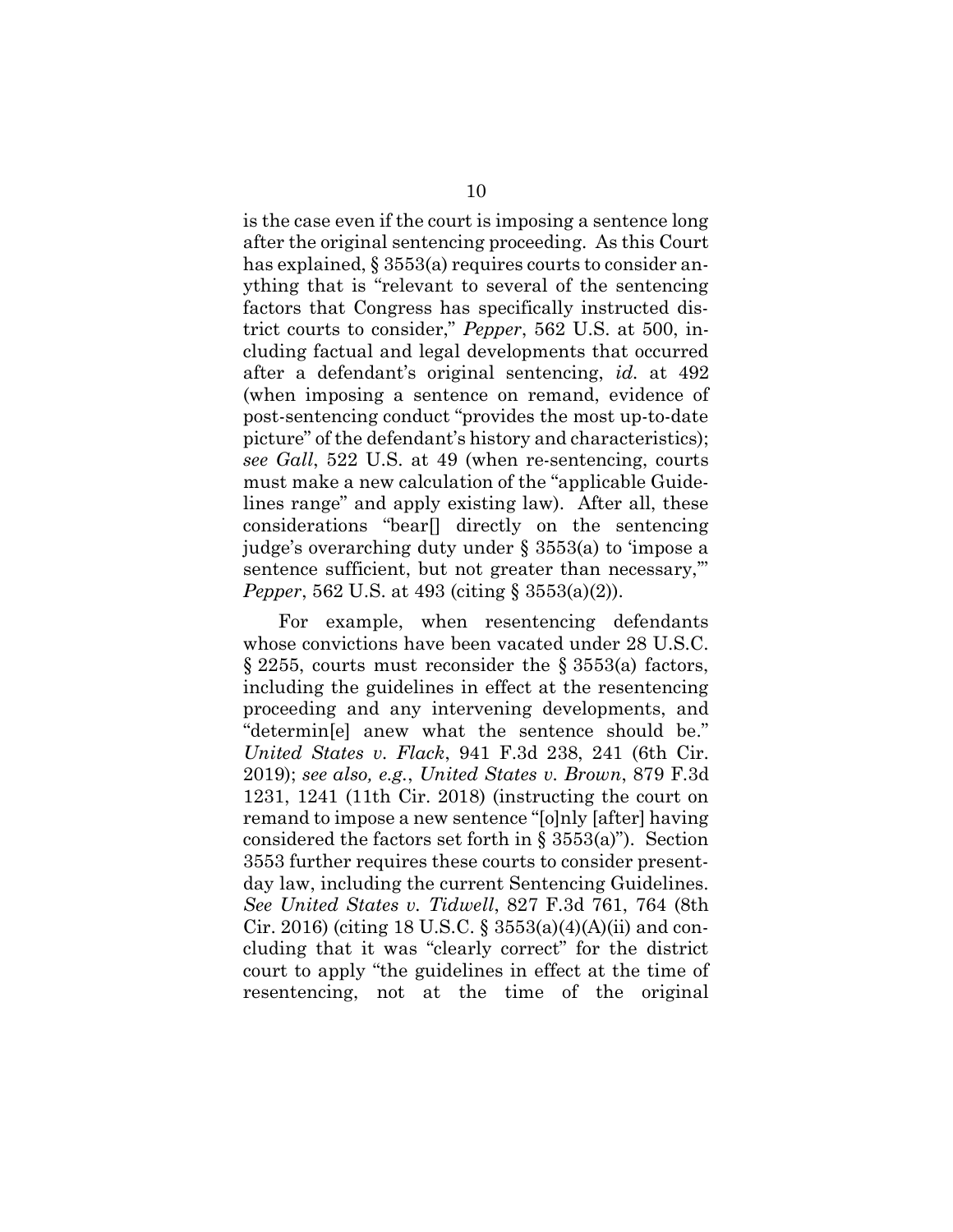sentencing"); Brown, 879 F.3d at 1240 (noting that the court "was required to resentence [the defendant] . . . with a new sentencing guidelines range"); United States v. Maldonado, 242 F.3d 1, 5 (1st Cir. 2001) (noting that resentencing courts "ordinarily employ the guidelines in effect at sentencing," barring any ex post facto concerns).

In short, district courts sentencing individuals after the Fair Sentencing Act's passage must consider the § 3553(a) factors, as well as the present-day law, facts, and Sentencing Guidelines, and it necessarily follows that district courts "impos[ing] a reduced sentence as if sections 2 and 3 of the Fair Sentencing Act of 2010 . . . were in effect at the time the covered offense was committed" must do so as well.

**B.** Congress's use of the word "impose" in  $\S 404(b)$ bolsters the conclusion that courts must consider the current legal and factual landscape in a First Step Act resentencing. Section 404(b) provides that the "court that imposed a sentence for a covered offense may," on motion, "impose a reduced sentence." Section 3553(a) uses this same language, mandating that "[t]he court, in determining the particular sentence to be imposed, shall consider [the following delineated factors]." 18 U.S.C. § 3553(a) (emphasis added). The title of § 3553(a), which refers to "factors to be considered in imposing a sentence," provides an additional "cue[] as to what Congress intended," Merit Mgmt. Grp., LP v. FTI Consulting, Inc., 138 S. Ct. 883, 893 (2018) (citations omitted) (internal quotation marks omitted), reinforcing that courts are required to consider the § 3553(a) factors when imposing a sentence—whether under the First Step Act or any other law.

Moreover, that Congress used the word "impose" to describe both sentencing and resentencing procedures in § 404(b) also demonstrates that courts must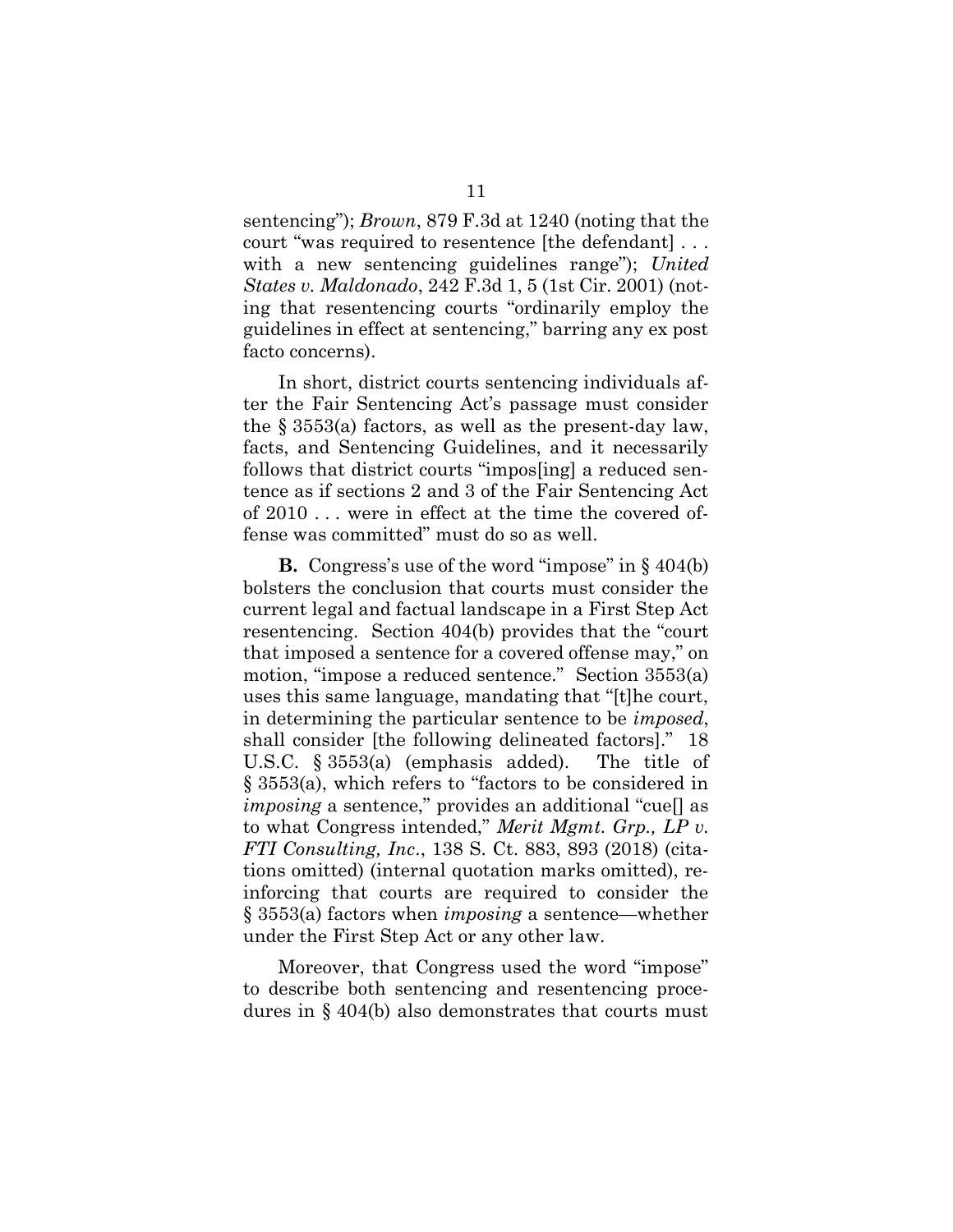consider the current legal and factual landscape in a First Step Act resentencing. Section 404(b) provides that the "court that imposed a sentence for a covered offense may," on motion, "impose a reduced sentence." The first use of the word "impose" refers to the act of imposing the original sentence for a drug offense, in which the court would have undoubtedly been required to consider the § 3553(a) factors in light of current law and facts. See, e.g., Kimbrough, 552 U.S. at 93 (explaining that when sentencing a defendant for a crack cocaine offense, the district court appropriately accounted for various factors "as required by  $\S$  3553(a)"); *Booker*, 543 U.S. at 259 (concluding, when reviewing a sentence imposed under 21 U.S.C. § 841, that the law "requires judges to take account of the Guidelines together with [18 U.S.C. § 3553(a)]").

If the decision of the court below were correct, the verb "impose" would have two different meanings within the same sentence. That cannot be right. After all, "identical words and phrases within the same statute should normally be given the same meaning," Powerex Corp. v. Reliant Energy Servs., 551 U.S. 224, 232 (2007), and the presumption of consistent usage is "doubly appropriate" where, as here, the identical phrases were "inserted" into a statute at the same time. Id.; see Antonin Scalia & Bryan A. Garner, Reading Law: The Interpretation of Legal Texts 169-70 (2012).

**C.** Furthermore, nothing in the text of  $\S$  404(b), including the phrase "as if," directs courts to ignore the present day legal and factual landscape. The court below reasoned that Congress's use of "as if" in § 404(b) was a "stipulat[ion] that a new sentence shall be meted out 'as if' those sections (and only those sections) were in effect when the defendant committed the covered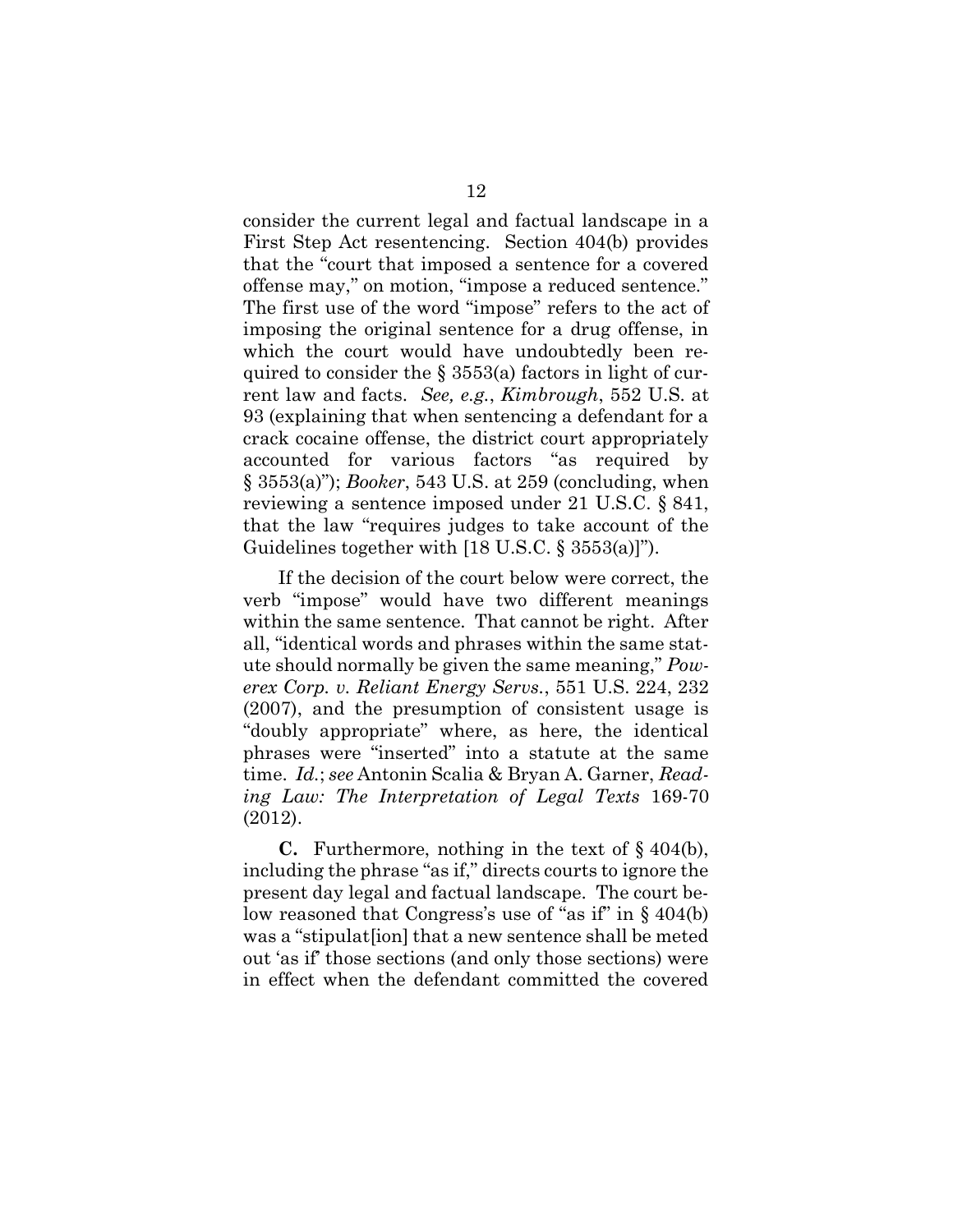offense." Pet. App. 11a. But that is not what  $\S$  404(b) says.

Section 404(b) instructs courts to impose a reduced sentence "as if" the Fair Sentencing Act were "in effect at the time the covered offense was committed." First Step Act § 404(b). As discussed above, the ordinary meaning of the phrase "as if" is "in the same way that it would be if." The phrase, then, does nothing more than instruct courts to "impose" a reduced sentence in the same way they would if imposing a sentence after the Fair Sentencing Act's passage. That should end the matter. "Drawing meaning from silence is particularly inappropriate in sentencing cases," given that "Congress has shown that it knows how to direct sentencing practices in express terms." Kimbrough, 552 U.S. at 103; see generally Scalia & Garner, supra, at 99 (2012) ("[W]hat a text does not provide is unprovided."). This Court should not read additional restrictions into the First Step Act's text.

Notably, Congress has, in other contexts, explicitly imposed limitations on a district court's resentencing authority, including one of the exact limitations that the court below improperly implied in § 404(b). Since 2003, 18 U.S.C.  $\S 3742(g)$  has specified that a court determining a defendant's sentence on remand after an appeal "shall apply the guidelines . . . that were in effect on the date of the previous sentencing of the defendant[.]" See Pub. L. No. 108-21, 117 Stat. 650 (2003) (codified at 18 U.S.C. § 3742(g)). And since 1984, § 3582(c)—which allows courts to resentence for "extraordinary and compelling reasons," 18 U.S.C.  $\S$  3582(c)(1)(A)(i), and when the applicable sentencing range was "subsequently . . . lowered by the Sentencing Commission," id. § 3582(c)(2)—has required such modifications to be "consistent with" the Sentencing Commission's policy statements, Pub. L. 98-473, 98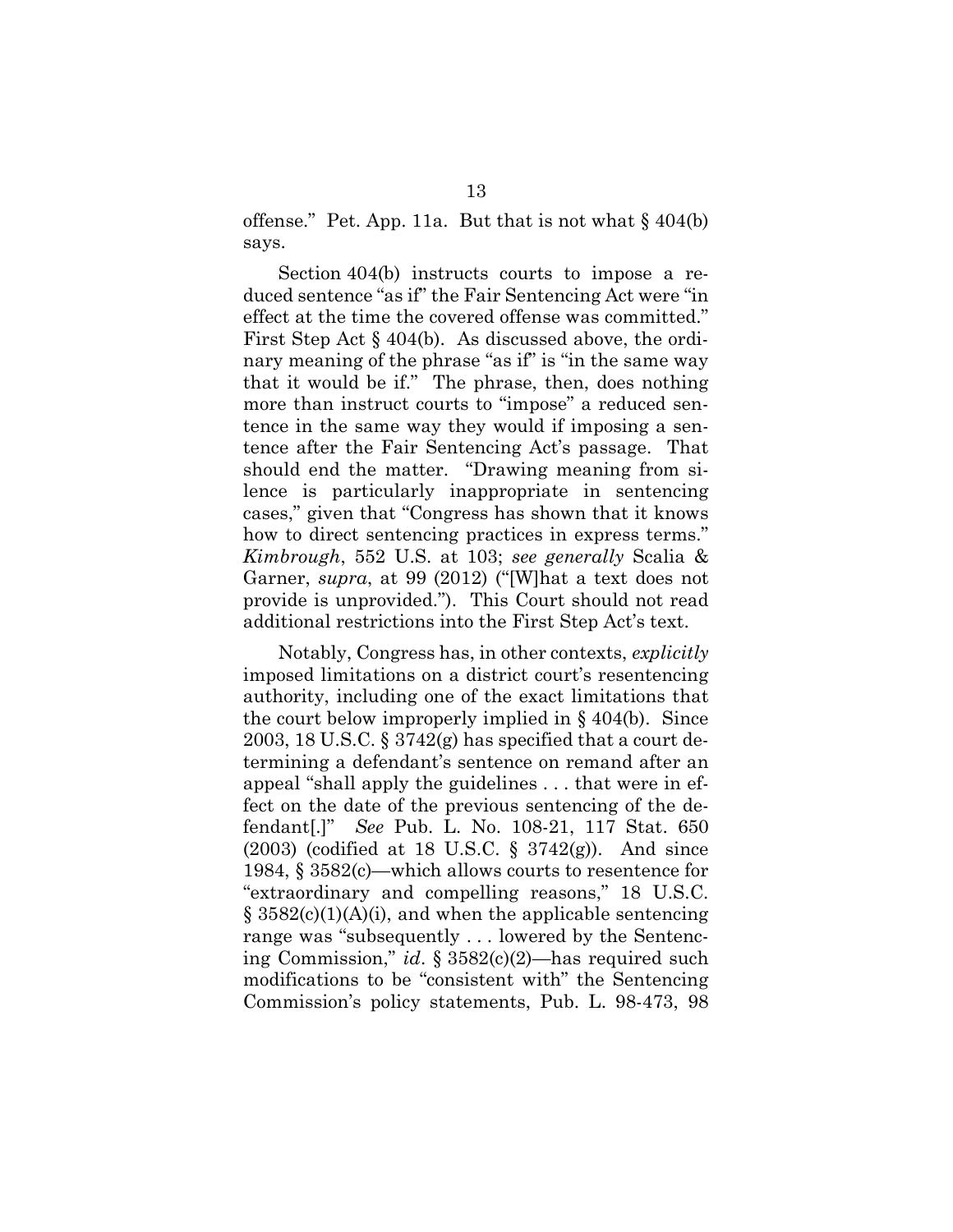Stat. 2019 (1984) (codified 18 U.S.C. § 3582(c)), which themselves require the application of the guidelines applied at the original sentencing proceeding, see U.S.S.G. § 1B1.10(b)(1) (instructing courts to apply only retroactive amendments and "leave all other guideline application decisions unaffected").<sup>2</sup>

These provisions make clear that if Congress wanted courts imposing sentences under the First Step Act to use the law in effect at the time of the original sentencing, it would have said so explicitly. When Congress has previously used clear language to make its intent "explicit," its failure to use the same language in another provision suggests that the two provisions mean different things. Dean v. United States,

<sup>2</sup> Some courts, including the court below, see Pet. App. 40a, have drawn a parallel between First Step Act proceedings and the sentence modifications authorized by 18 U.S.C. § 3582(c)(2). See, e.g., United States v. Kelley, 962 F.3d 470, 478 (9th Cir. 2020); United States v. Hegwood, 934 F.3d 414, 418 (5th Cir. 2019). But these courts ignore clear distinctions between  $\S 3582(c)(2)$  and § 404(b). As this Court explained in Dillon, § 3582(c)(2)'s authority to "reduce [a defendant's] term of imprisonment" must be read in a manner that is consistent with its explicit reference to Sentencing Commission policy statements, which make clear that the provision authorizes only a limited "sentence modification" rather than "further sentencing." Dillon v. United States, 560 U.S. 817, 825-26 (2010). For this reason, district courts proceeding under § 3582(c)(2) do not "impose a new sentence in the usual sense," Dillon, 560 U.S. at 827, whereas the First Step Act authorizes district courts to do exactly that, see supra at 7-13; see also United States v. Collington, 995 F.3d 347, 355 (4th Cir. 2021) (in resentencing under the First Step Act, "the court must consider the § 3553(a) factors to determine what sentence is appropriate[, u]nlike sentence modification proceedings under  $\S 3582(c)(2)$  which limit use of the  $\S$  3553(a) factors to determining simply whether to reduce a sentence to within a predetermined range"); see generally Pet. Br. 43-44 (explaining that "there is no basis for grafting onto section 404(b) the unique textual limitations this Court relied on in Dillon").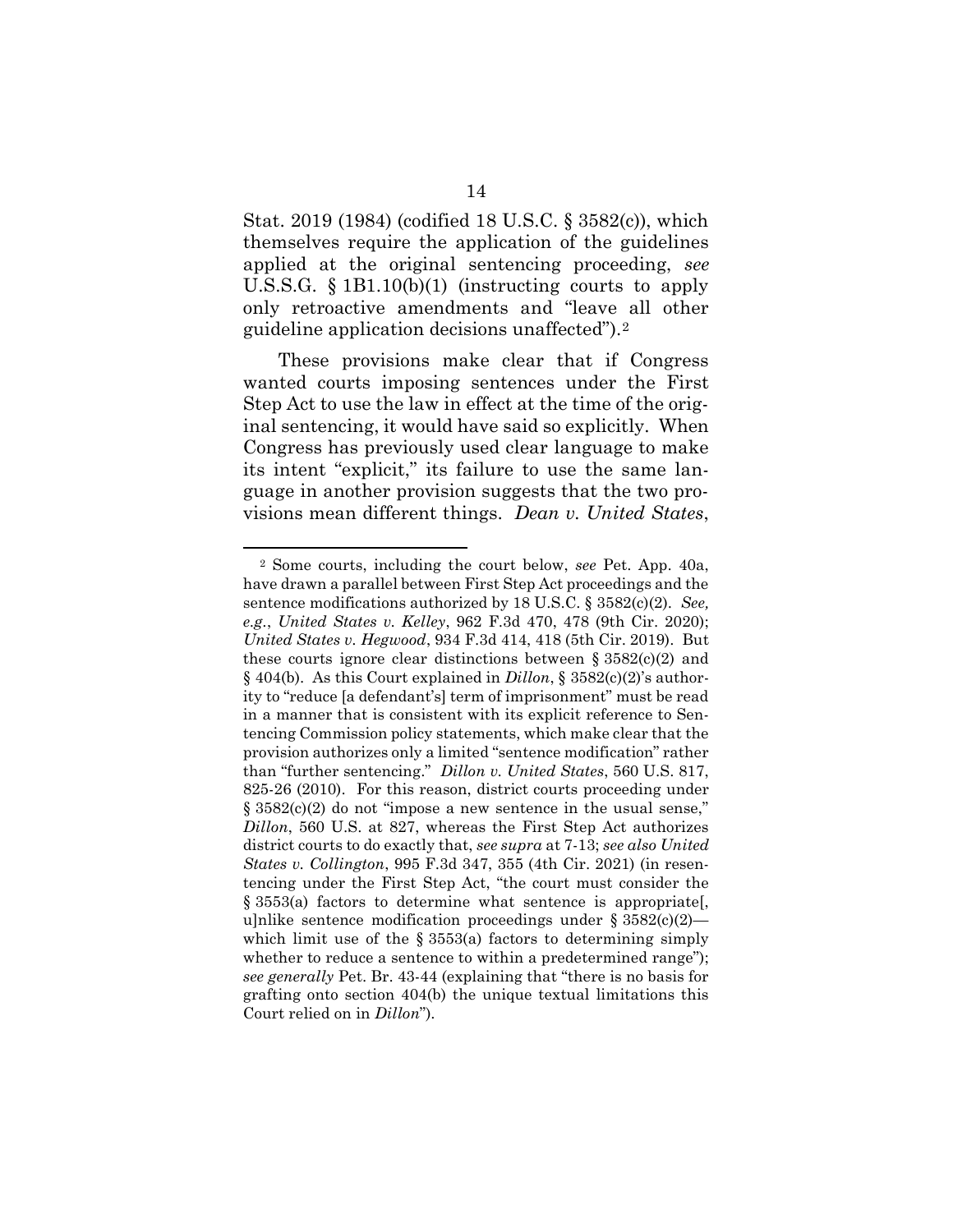137 S. Ct. 1170, 1177 (2017) (rejecting the argument that 18 U.S.C. § 924(c) implicitly prevented the court from considering an applicable mandatory minimum, because the explicit prohibition of such a consideration in another sentencing statute "confirm[ed] that it would have been easy enough to make explicit what the Government argues is implicit in  $\S$  924(c)"); see also Touche Ross & Co. v. Redington, 442 U.S. 560, 572 (1979) ("Obviously, then, when Congress wished to provide a private damage remedy, it knew how to do so and did so expressly."). This Court should not "lightly assume that Congress has omitted from its adopted text requirements that it nonetheless intends to apply." Jama v. I.C.E., 543 U. S. 335, 341 (2005).

II. Interpreting § 404(b) to Require Consideration of Intervening Factual and Legal Changes Accords with Congress's Plan to Reduce Disparities in Sentencing and Provide for Individualized Sentencing Review.

The history of the First Step Act only reinforces what the plain text of the statute makes clear: judges imposing sentences pursuant to § 404(b) must, consistent with their obligations under  $\S$  3553(a), consider the present legal and factual landscape. Congress's decision to enact the First Step Act was driven by its longstanding interest in providing the opportunity for individualized, case-by-case review of sentences imposed under the "unjustified" 100-to-1 ratio. Dorsey, 567 U.S. at 268. To permit district courts to ignore the obligations of § 3553(a) would result in less individualized sentencing and frustrate Congress's plan to align sentences for crack offenses that occurred before 2010 with those imposed after the Fair Sentencing Act, gutting the central purposes of the First Step Act.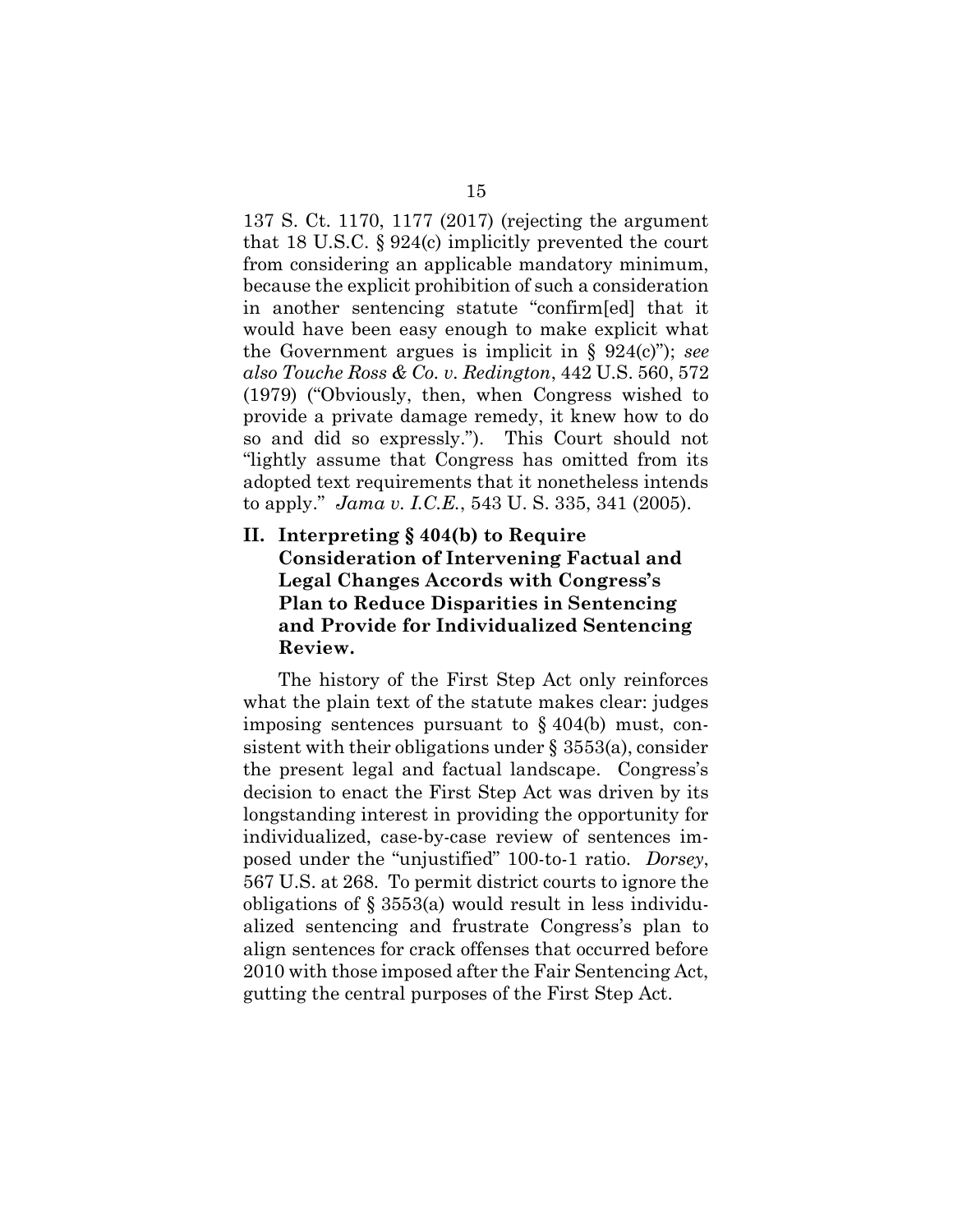As discussed earlier, the First Step Act extended the reforms of the Fair Sentencing Act of 2010, which was designed to "restore fairness to Federal cocaine sentencing." 124 Stat. at 2372. Having determined that the 100-to-1 crack-to-powder sentencing disparity was unjustified and had a disproportionate effect on African Americans, Congress passed the Fair Sentencing Act to bring greater uniformity to sentencing. See Dorsey, 567 U.S. at 268-69; 156 Cong. Rec. 14393 (2010) (statement of Rep. Jackson Lee) ("The unwarranted sentencing disparity not only overstates the relative harmfulness of the two forms of the drug and diverts federal resources from high-level drug traffickers, but it also disproportionately affects the African-American community.").

But even after the enactment of the Fair Sentencing Act, a major disparity remained: individuals sentenced for crack cocaine crimes prior to enactment of the Fair Sentencing Act were still serving lengthy sentences imposed under the old unjust statutory regime. As Senator Booker explained, "there are people sitting in jail right now for selling an amount of drugs equal to the size of a candy bar who have watched people come in and leave jail for selling enough drugs to fill a suitcase." 164 Cong. Rec. S7764 (daily ed. Dec. 18, 2018); see also 164 Cong. Rec. S7645 (daily ed. Dec. 17, 2018) (statement of Sen. Durbin) (explaining why it was important to give a "chance [for a reduced sentence] to thousands of people still serving sentences for nonviolent offenses involving crack cocaine under the 100-to-1 standard" even after passage of the Fair Sentencing Act).

Congress sought to remedy these lingering disparities by making the Fair Sentencing Act retroactive. It did so through the First Step Act—the product of a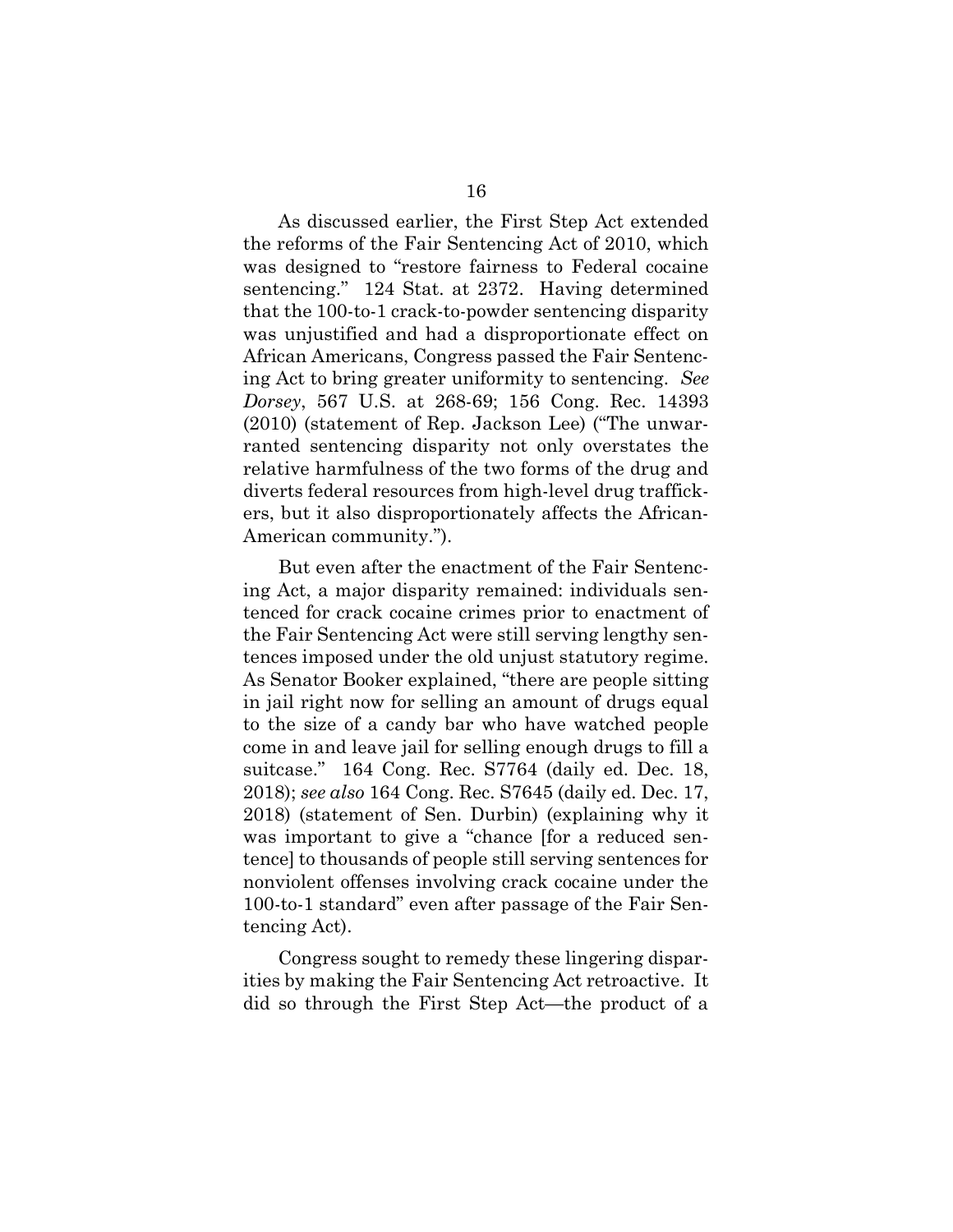lengthy process of bipartisan negotiations, driven by the common goal of reducing disparities in the criminal justice system. Indeed, legislators heralded § 404 of the First Step Act as an embodiment of the broad remedial purpose of reducing disparities—including racial disparities—in the criminal justice system. See, e.g., 164 Cong. Rec. S7774 (daily ed. Dec. 18, 2018) (statement of Sen. Feinstein) (applauding the First Step Act for "help[ing] address some of the racial disparities in our criminal justice system" by "finally mak[ing] the Fair Sentencing Act retroactive"). Significantly, members of Congress hoped that § 404 "would bring sentences imposed prior to 2010 in line with sentences imposed after the Fair Sentencing Act was passed." *The First Step Act of 2018 (S. 3649)*, S. Comm. Jud., 115th Cong. (Nov. 15, 2018), available at https://www.judiciary.senate.gov/imo/media/doc/S.%203649%20First%20Step%20Act%20Summary%20-%20As%20Introduced.pdf.

In debates on the First Step Act, members of Congress repeatedly emphasized that the law, by reducing default statutory penalties for certain people convicted of crack crimes, would help restore the fundamental concept of individualized sentencing embodied in § 3553(a)—a process that is driven "not [by] legislators but judges who sit and see the totality of the facts." 164 Cong. Rec. S7764 (daily ed. Dec. 18, 2018) (statement of Sen. Booker). Legislators conceived of an "individualized review based on the particular facts of [a defendant's] case." 164 Cong. Rec. S7748 (daily ed. Dec. 18, 2018) (statement of Sen. Klobuchar); 164 Cong. Rec. S7756 (daily ed. Dec. 18, 2018) (statement of Sen. Nelson) ("This legislation will allow judges to do the job that they were appointed to do—to use their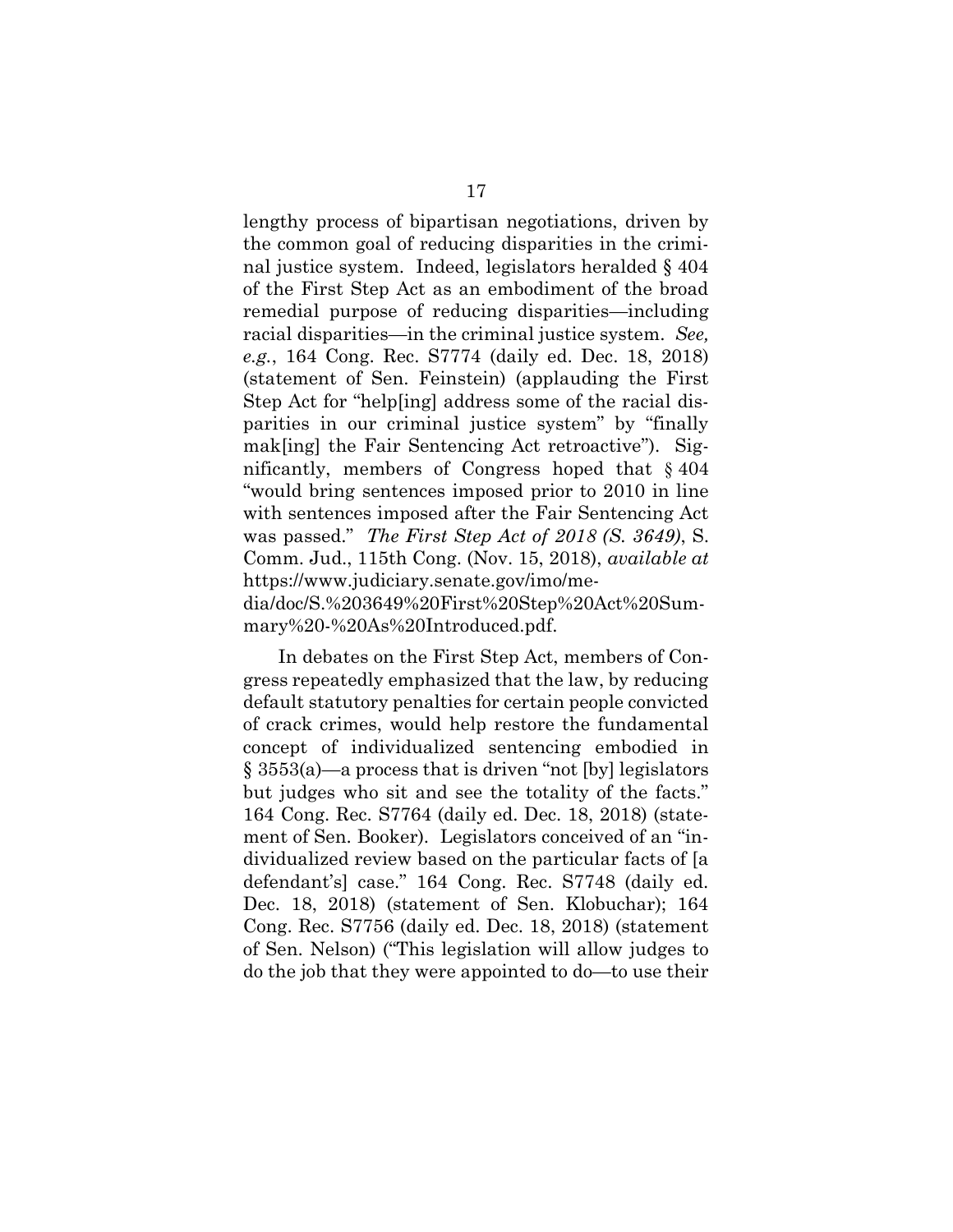discretion to craft an appropriate sentence to fit the crime."); see also Pet. Br. 25-27.

Members of Congress were aware that these individualized proceedings might address inequities driven by the intersection of career offender determinations and crack cocaine penalties. Senator Durbin, a lead sponsor of both the Fair Sentencing Act and the First Step Act, repeatedly spoke about Eugenia Jennings, whose 262-month career-offender sentence was an example of "injustice" that "made no sense." 161 Cong. Rec. S7061 (daily ed. Oct. 1, 2015); see also United States v. Jennings, No. 00-30122-01GPM, 2009 WL 1851038, at \*1 (S.D. Ill. June 26, 2009) (describing Jennings' case). Section 404 of the First Step Act, he said, would give defendants like Jennings "a chance to petition for reconsideration of their sentence on an individual basis, so they can be judged by judges." 161 Cong. Rec. S7061 (daily ed. Oct. 1, 2015).

When lawmakers explained that individuals would be "judged by judges," *id.*, they underscored that proceedings under § 404(b) would be just like any other sentencing proceeding, where judges consider the § 3553(a) factors with reference to the legal and factual circumstances that exist at the time of sentencing. See, e.g., United States v. Shaw, 957 F.3d 734, 741 (7th Cir. 2020) ("[C]ourts are well versed in using § 3553 as an analytical tool for making discretionary decisions."); United States v. Allen, 956 F.3d 355, 357 (6th Cir. 2020) ("If the  $\S$  3553(a) factors did not apply to a motion for a sentence reduction under the First Step Act, then courts would have to develop new standards to guide their discretionary decision regarding the defendant's appropriate sentence.").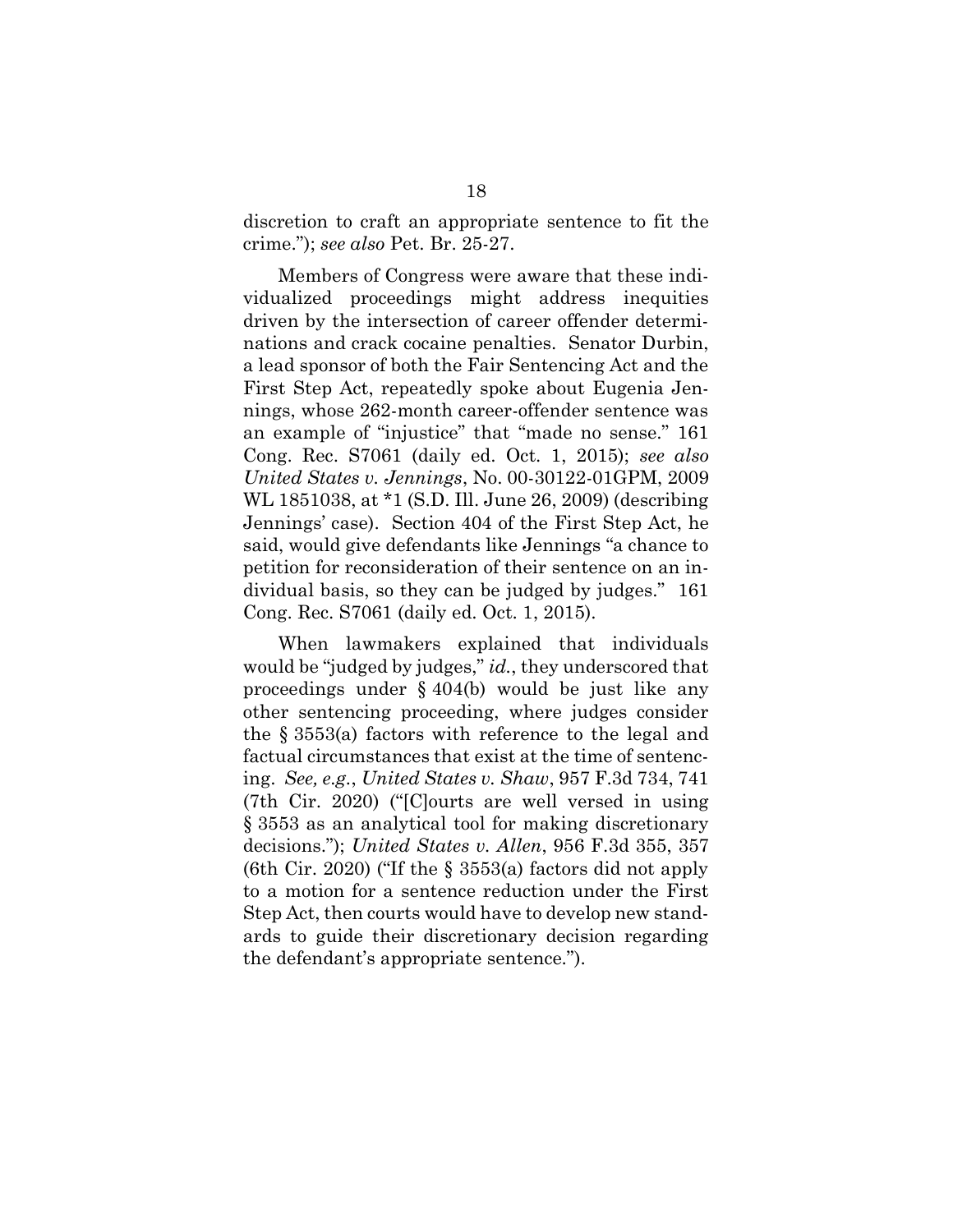And by explaining that the First Step Act could redress the "injustice" of Eugenia Jennings' career-offender sentence and "bring sentences imposed prior to 2010 in line with sentences imposed after the Fair Sentencing Act was passed," First Step Act (S. 3649), supra, at 2, lawmakers further clarified that courts would consider the law, facts, and Sentencing Guidelines in existence at the time of sentencing. Indeed, only by considering intervening legal and factual developments could courts account for the "myriad other ways" in which the previous crack sentencing scheme affected sentences imposed before the Fair Sentencing Act, including the "anchoring effect" of the 100-to-1 ratio on career-offender sentences, Pet. Br. 28, and truly align sentences imposed before and after the Fair Sentencing Act, First Step Act (S. 3649), supra, at 2.

### III. Concerns About Alleged Unfairness Have Never Superseded a Sentencing Court's Obligations Under § 3553(a).

The court below concluded that considering intervening legal and factual changes would put crack cocaine defendants "in a more advantageous position than other criminal defendants generally," Pet. App. 15a, but this is no reason to ignore the First Step Act's plain text. As this Court has recognized in analogous contexts, concerns about unfairness do not supplant a sentencing court's obligations under § 3553(a), which often require the consideration of intervening legal and factual developments. Pepper, 562 U.S. at 503 (rejecting the argument that consideration of post-sentencing efforts is "grossly unfair").

Indeed, courts routinely consider intervening factual developments when imposing sentences on remand. As this Court recognized in Pepper, when a court resentences a defendant whose sentence was set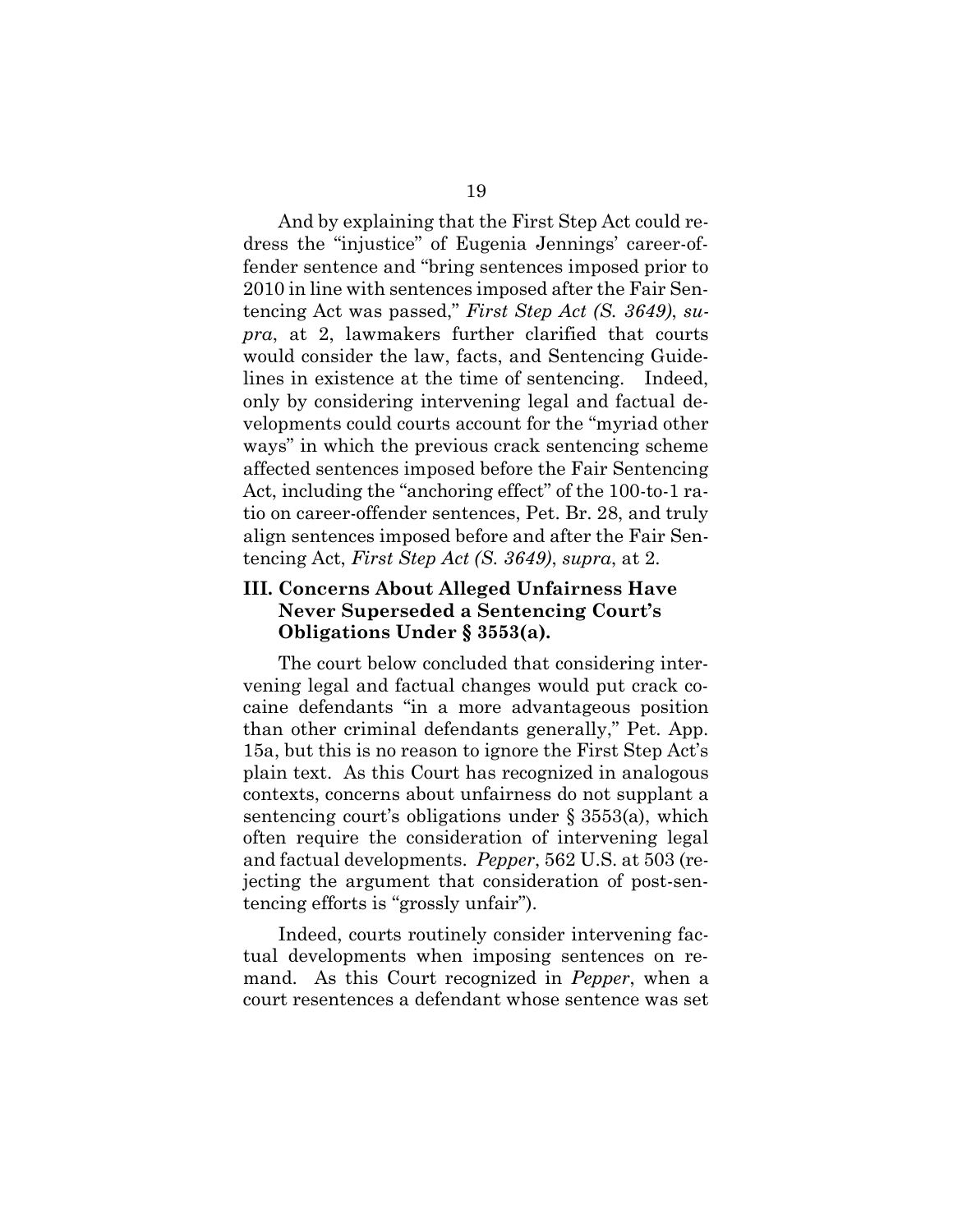aside on appeal, it is required to consider the factors listed in § 3553(a), which may include "evidence of [the] defendant's rehabilitation since his prior sentencing." Id. at 490; see also 5 Am. Jur. 2d Appellate Review § 713 (2020) ("A general remand permits the district court to redo the entire sentencing process, including considering new evidence and issues."). Like courts imposing new sentences after one has been vacated, see supra at 10, these courts are obligated by § 3553(a) to consider the defendant "anew," Tidwell, 827 F.3d at 763.

Similarly, when imposing sentences on remand, district courts often consider intervening changes in law. See, e.g., Laurie Levenson, Rule 32: Sentencing and Judgment, in Fed. Crim. R. Handbook (Dec. 2020 ed.) (explaining that at resentencing "an issue may be raised if it arises as a result of events that occur after the original sentencing, or there has been a change in the law, new evidence, or a need has arisen to prevent manifest injustice"). Indeed, appeals courts often remand with instructions to do just that. See, e.g., United States v. Correy, 773 F.3d 276, 280 n.5 (1st Cir. 2014) (on remand, "the district court should consider the applicability of" a recent circuit decision); United States v. Gibbs, 626 F.3d 344, 355-56 (6th Cir. 2010) (remanding for consideration of "subsequent changes in the law" that affected the defendant's criminal history score); United States v. Quintana, 793 Fed. App'x 553, 554 (9th Cir. 2020) (remanding to "reopen and review all sentencing issues and to consider the effect, if any, of" an intervening decision).

These cases make clear that courts tolerate any unfairness resulting from the consideration of intervening factual and legal developments when doing so is necessary to give a statute its natural meaning. Indeed, as this Court explained in Pepper, while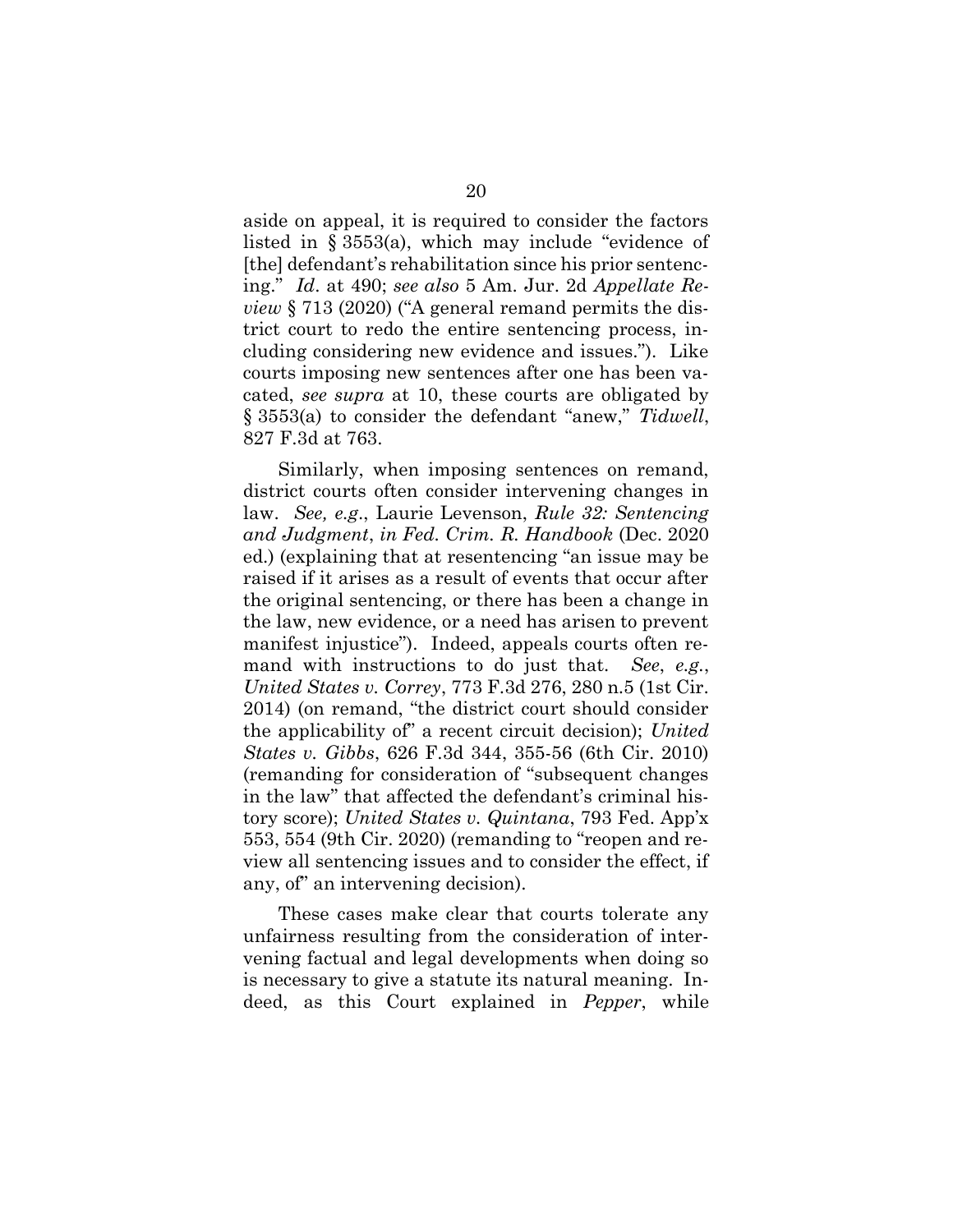considering this evidence "may result in disparate treatment," this disparity does not stem from "arbitrary or random sentencing practices," but from the "ordinary operation of appellate sentencing review." Pepper, 562 U.S. at 502; Maldonado, 242 F.3d at 4 (considering changes in law on resentencing is appropriate because "[c]riminal procedure, like the rest of life, is filled with situations in which fortuities work to the benefit or disadvantage of a prosecutor or defendant").

Here, any disparity resulting from the consideration of Concepcion's post-sentencing rehabilitation, vacated conviction, and new guidelines range does not stem from the type of "arbitrary or random sentencing practices" that Congress has forbidden, Pepper, 562 U.S. at 502, but rather from Congress's explicit decision to pass a law that permits only certain defendants to seek the imposition of a reduced sentence. By focusing on the so-called "advantage" the First Step Act provides to eligible defendants, the court below ignored the clear text and history of the law.

\* \* \*

The text of the First Step Act requires judges to consider the § 3553(a) factors, including intervening factual and legal changes affecting the defendant, when imposing a reduced sentence pursuant to § 404(b). The law's history supports this plain reading because it makes clear that Congress intended these sentences to be individualized and consistent with those imposed after the Fair Sentencing Act's passage. To account for a misguided concern about alleged unfairness, the court below disregarded this "long parade of textual and contextual clues" about § 404(b)'s ordinary meaning. Niz-Chavez v. Garland, 141 S. Ct. 1474, 1484 (2021). This Court should give effect to